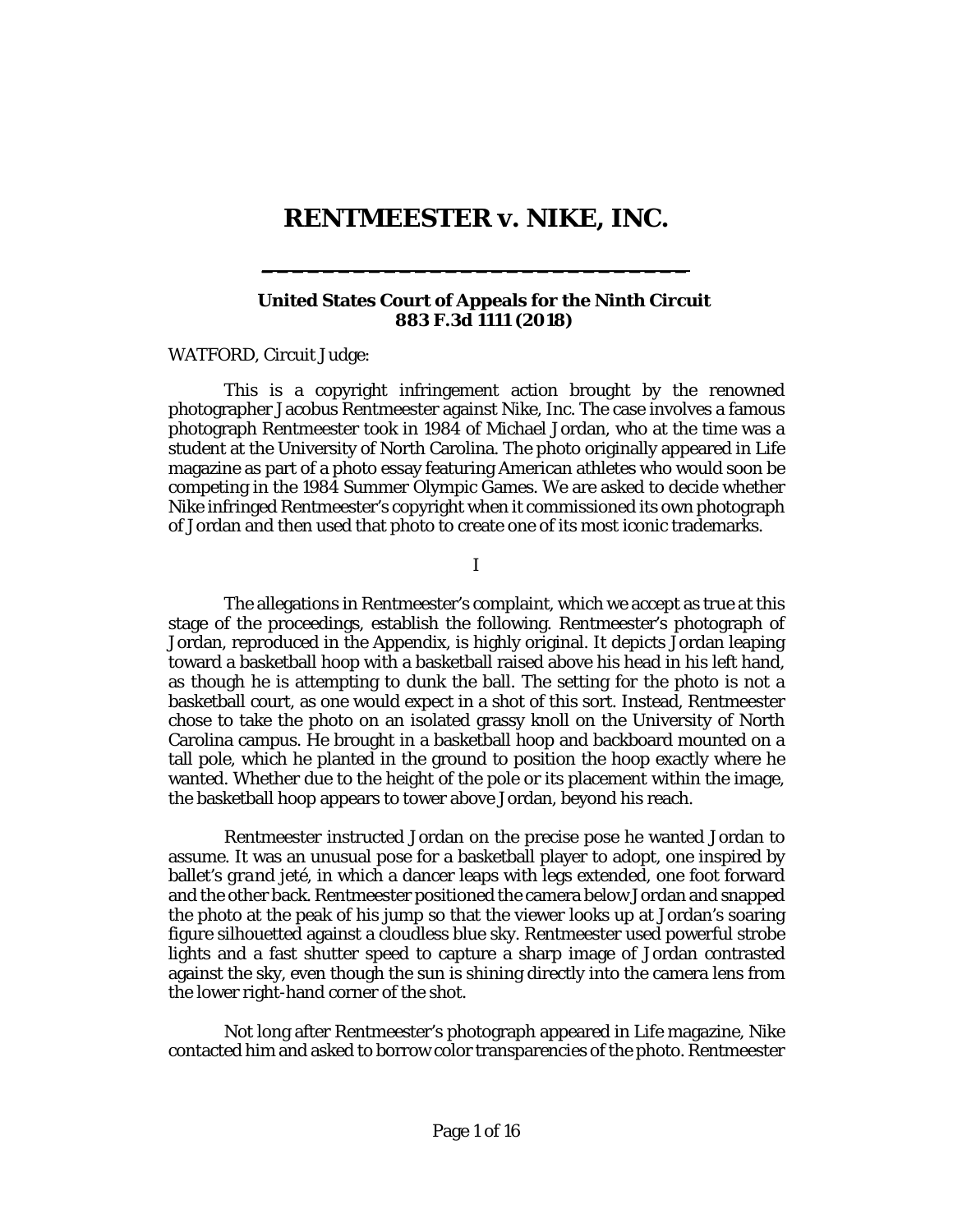provided Nike with two color transparencies for \$150 under a limited license authorizing Nike to use the transparencies "for slide presentation only." It is unclear from the complaint what kind of slide presentation Nike may have been preparing, but the company was then beginning its lucrative partnership with Jordan by promoting the Air Jordan brand of athletic shoes.

In late 1984 or early 1985, Nike hired a photographer to produce its own photograph of Jordan, one obviously inspired by Rentmeester's. In the Nike photo, Jordan is again shown leaping toward a basketball hoop with a basketball held in his left hand above his head, as though he is about to dunk the ball. *See* Appendix. The photo was taken outdoors and from a similar angle as in Rentmeester's photo, so that the viewer looks up at Jordan's figure silhouetted against the sky. In the Nike photo, though, it is the city of Chicago's skyline that appears in the background, a nod to the fact that by then Jordan was playing professionally for the Chicago Bulls. Jordan wears apparel reflecting the colors of his new team, and he is of course wearing a pair of Nike shoes. Nike used this photo on posters and billboards as part of its marketing campaign for the new Air Jordan brand.

When Rentmeester saw the Nike photo, he threatened to sue Nike for breach of the limited license governing use of his color transparencies. To head off litigation, Nike entered into a new agreement with Rentmeester in March 1985, under which the company agreed to pay \$15,000 for the right to continue using the Nike photo on posters and billboards in North America for a period of two years. Rentmeester alleges that Nike continued to use the photo well beyond that period.

In 1987, Nike created its iconic "Jumpman" logo, a solid black silhouette that tracks the outline of Jordan's figure as it appears in the Nike photo. *See* Appendix. Over the past three decades, Nike has used the Jumpman logo in connection with the sale and marketing of billions of dollars of merchandise. It has become one of Nike's most recognizable trademarks.

Rentmeester filed this action in January 2015. He alleges that both the Nike photo and the Jumpman logo infringe the copyright in his 1984 photo of Jordan. His complaint asserts claims for direct, vicarious, and contributory infringement, as well as a claim for violation of the Digital Millennium Copyright Act[, 17 U.S.C. §](http://www.westlaw.com/Link/Document/FullText?findType=L&pubNum=1000546&cite=17USCAS1202&originatingDoc=Ifed6ff401bdf11e891a4cc39e61c2da0&refType=LQ&originationContext=document&vr=3.0&rs=cblt1.0&transitionType=DocumentItem&contextData=(sc.Search))  [1202.](http://www.westlaw.com/Link/Document/FullText?findType=L&pubNum=1000546&cite=17USCAS1202&originatingDoc=Ifed6ff401bdf11e891a4cc39e61c2da0&refType=LQ&originationContext=document&vr=3.0&rs=cblt1.0&transitionType=DocumentItem&contextData=(sc.Search)) Rentmeester seeks damages only for acts of infringement occurring within the Copyright Act's three-year limitations period (January 2012 to the present). Doing so avoids the defense of laches that would otherwise arise from his 30–year delay in bringing suit. *See [Petrella v. Metro–Goldwyn–Mayer, Inc.](http://www.westlaw.com/Link/Document/FullText?findType=Y&serNum=2033403958&pubNum=0000708&originatingDoc=Ifed6ff401bdf11e891a4cc39e61c2da0&refType=RP&fi=co_pp_sp_708_1970&originationContext=document&vr=3.0&rs=cblt1.0&transitionType=DocumentItem&contextData=(sc.Search)#co_pp_sp_708_1970)*, ––– U.S. –– [––, 134 S.Ct. 1962, 1970](http://www.westlaw.com/Link/Document/FullText?findType=Y&serNum=2033403958&pubNum=0000708&originatingDoc=Ifed6ff401bdf11e891a4cc39e61c2da0&refType=RP&fi=co_pp_sp_708_1970&originationContext=document&vr=3.0&rs=cblt1.0&transitionType=DocumentItem&contextData=(sc.Search)#co_pp_sp_708_1970) (2014).

The district court granted Nike's motion to dismiss under [Federal Rule of](http://www.westlaw.com/Link/Document/FullText?findType=L&pubNum=1000600&cite=USFRCPR12&originatingDoc=Ifed6ff401bdf11e891a4cc39e61c2da0&refType=LQ&originationContext=document&vr=3.0&rs=cblt1.0&transitionType=DocumentItem&contextData=(sc.Search))  [Civil Procedure 12\(b\)\(6\).](http://www.westlaw.com/Link/Document/FullText?findType=L&pubNum=1000600&cite=USFRCPR12&originatingDoc=Ifed6ff401bdf11e891a4cc39e61c2da0&refType=LQ&originationContext=document&vr=3.0&rs=cblt1.0&transitionType=DocumentItem&contextData=(sc.Search)) The court dismissed Rentmeester's claims with prejudice after concluding that neither the Nike photo nor the Jumpman logo infringe Rentmeester's copyright as a matter of law. We review that legal determination *de*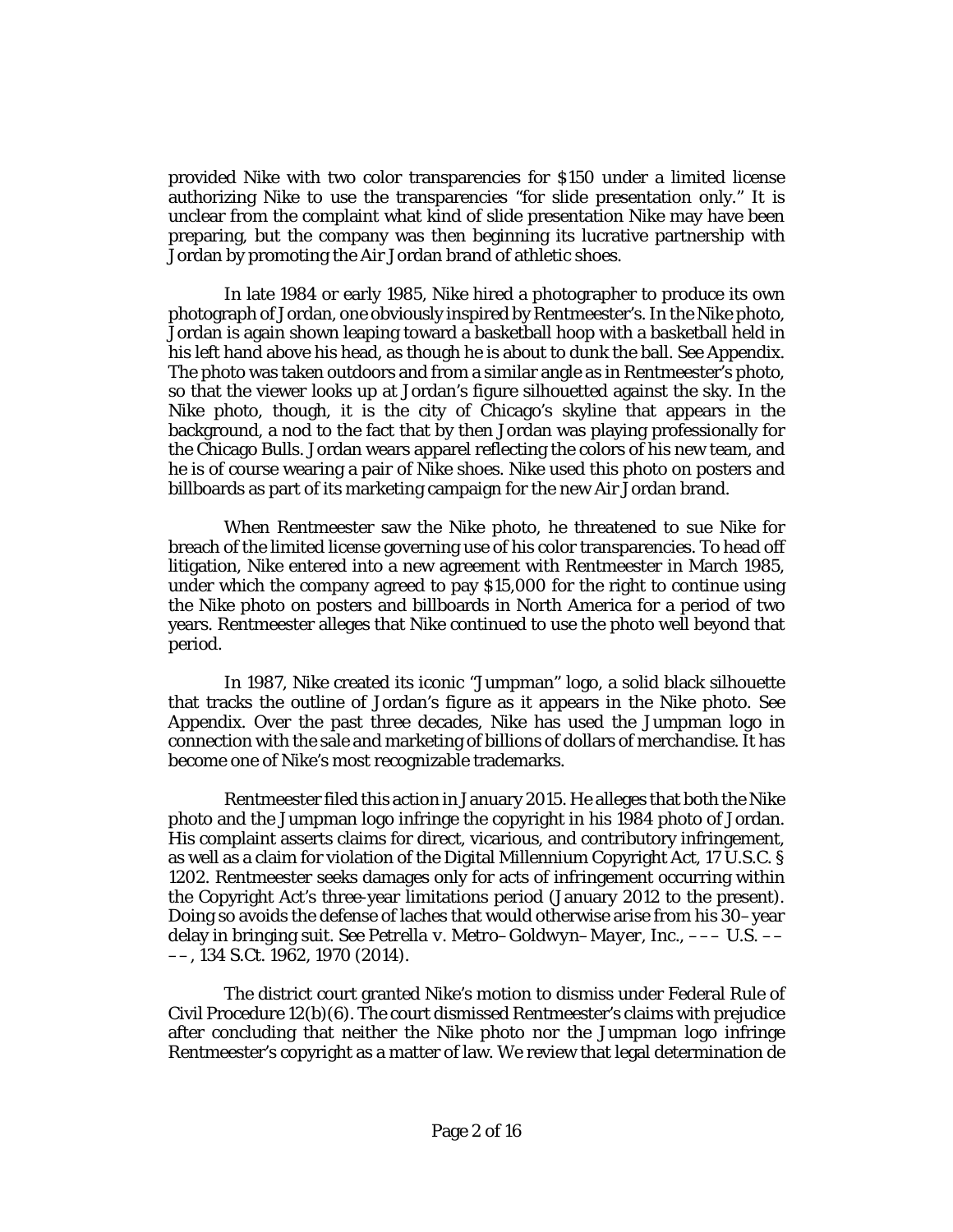*novo*.

II

To state a claim for copyright infringement, Rentmeester must plausibly allege two things: (1) that he owns a valid copyright in his photograph of Jordan, and (2) that Nike copied protected aspects of the photo's expression. *See [Feist](http://www.westlaw.com/Link/Document/FullText?findType=Y&serNum=1991060551&pubNum=0000708&originatingDoc=Ifed6ff401bdf11e891a4cc39e61c2da0&refType=RP&originationContext=document&vr=3.0&rs=cblt1.0&transitionType=DocumentItem&contextData=(sc.Search))  [Publications, Inc. v. Rural Telephone Service Co.](http://www.westlaw.com/Link/Document/FullText?findType=Y&serNum=1991060551&pubNum=0000708&originatingDoc=Ifed6ff401bdf11e891a4cc39e61c2da0&refType=RP&originationContext=document&vr=3.0&rs=cblt1.0&transitionType=DocumentItem&contextData=(sc.Search))*, 499 U.S. 340, 361 (1991); *[Shaw](http://www.westlaw.com/Link/Document/FullText?findType=Y&serNum=1990166741&pubNum=0000350&originatingDoc=Ifed6ff401bdf11e891a4cc39e61c2da0&refType=RP&fi=co_pp_sp_350_1356&originationContext=document&vr=3.0&rs=cblt1.0&transitionType=DocumentItem&contextData=(sc.Search)#co_pp_sp_350_1356)  v. Lindheim*, 919 [F.2d 1353, 1356 \(9th Cir. 1990\).](http://www.westlaw.com/Link/Document/FullText?findType=Y&serNum=1990166741&pubNum=0000350&originatingDoc=Ifed6ff401bdf11e891a4cc39e61c2da0&refType=RP&fi=co_pp_sp_350_1356&originationContext=document&vr=3.0&rs=cblt1.0&transitionType=DocumentItem&contextData=(sc.Search)#co_pp_sp_350_1356)

Although our cases have not always made this point explicit, the second element has two distinct components: "copying" and "unlawful appropriation." *[Sid](http://www.westlaw.com/Link/Document/FullText?findType=Y&serNum=1977123881&pubNum=0000350&originatingDoc=Ifed6ff401bdf11e891a4cc39e61c2da0&refType=RP&fi=co_pp_sp_350_1164&originationContext=document&vr=3.0&rs=cblt1.0&transitionType=DocumentItem&contextData=(sc.Search)#co_pp_sp_350_1164)  [& Marty Krofft Television Productions, Inc. v. McDonald's Corp.](http://www.westlaw.com/Link/Document/FullText?findType=Y&serNum=1977123881&pubNum=0000350&originatingDoc=Ifed6ff401bdf11e891a4cc39e61c2da0&refType=RP&fi=co_pp_sp_350_1164&originationContext=document&vr=3.0&rs=cblt1.0&transitionType=DocumentItem&contextData=(sc.Search)#co_pp_sp_350_1164)*, 562 F.2d 1157, [1164–65 \(9th Cir. 1977\);](http://www.westlaw.com/Link/Document/FullText?findType=Y&serNum=1977123881&pubNum=0000350&originatingDoc=Ifed6ff401bdf11e891a4cc39e61c2da0&refType=RP&fi=co_pp_sp_350_1164&originationContext=document&vr=3.0&rs=cblt1.0&transitionType=DocumentItem&contextData=(sc.Search)#co_pp_sp_350_1164) *Arnstein v. Porter*[, 154 F.2d 464, 468 \(2d Cir. 1946\);](http://www.westlaw.com/Link/Document/FullText?findType=Y&serNum=1946112692&pubNum=0000350&originatingDoc=Ifed6ff401bdf11e891a4cc39e61c2da0&refType=RP&fi=co_pp_sp_350_468&originationContext=document&vr=3.0&rs=cblt1.0&transitionType=DocumentItem&contextData=(sc.Search)#co_pp_sp_350_468) 4 Melville B. Nimmer & David Nimmer, Nimmer on Copyright § 13.01[B] (2017). Proof of copying by the defendant is necessary because independent creation is a complete defense to copyright infringement. No matter how similar the plaintiff's and the defendant's works are, if the defendant created his independently, without knowledge of or exposure to the plaintiff's work, the defendant is not liable for infringement. *See Feist*[, 499 U.S. at 345–46.](http://www.westlaw.com/Link/Document/FullText?findType=Y&serNum=1991060551&pubNum=0000708&originatingDoc=Ifed6ff401bdf11e891a4cc39e61c2da0&refType=RP&originationContext=document&vr=3.0&rs=cblt1.0&transitionType=DocumentItem&contextData=(sc.Search)) Proof of unlawful appropriation—that is, *illicit* copying—is necessary because copyright law does not forbid all copying. The Copyright Act provides that copyright protection does not "extend to any idea, procedure, process, system, method of operation, concept, principle, or discovery, regardless of the form in which it is described, explained, illustrated, or embodied in [the copyrighted] work.[" 17 U.S.C. § 102\(b\).](http://www.westlaw.com/Link/Document/FullText?findType=L&pubNum=1000546&cite=17USCAS102&originatingDoc=Ifed6ff401bdf11e891a4cc39e61c2da0&refType=SP&originationContext=document&vr=3.0&rs=cblt1.0&transitionType=DocumentItem&contextData=(sc.Search)#co_pp_a83b000018c76) Thus, a defendant incurs no liability if he copies only the "ideas" or "concepts" used in the plaintiff's work. To infringe, the defendant must also copy enough of the plaintiff's expression of those ideas or concepts to render the two works "substantially similar." *[Mattel, Inc. v. MGA](http://www.westlaw.com/Link/Document/FullText?findType=Y&serNum=2022583077&pubNum=0000506&originatingDoc=Ifed6ff401bdf11e891a4cc39e61c2da0&refType=RP&fi=co_pp_sp_506_913&originationContext=document&vr=3.0&rs=cblt1.0&transitionType=DocumentItem&contextData=(sc.Search)#co_pp_sp_506_913)  Entertainment, Inc.*[, 616 F.3d 904, 913–14 \(9th Cir. 2010\).](http://www.westlaw.com/Link/Document/FullText?findType=Y&serNum=2022583077&pubNum=0000506&originatingDoc=Ifed6ff401bdf11e891a4cc39e61c2da0&refType=RP&fi=co_pp_sp_506_913&originationContext=document&vr=3.0&rs=cblt1.0&transitionType=DocumentItem&contextData=(sc.Search)#co_pp_sp_506_913)

When the plaintiff lacks direct evidence of copying, he can attempt to prove it circumstantially by showing that the defendant had access to the plaintiff's work and that the two works share similarities probative of copying. *Se[e Baxter v. MCA,](http://www.westlaw.com/Link/Document/FullText?findType=Y&serNum=1987028696&pubNum=0000350&originatingDoc=Ifed6ff401bdf11e891a4cc39e61c2da0&refType=RP&fi=co_pp_sp_350_423&originationContext=document&vr=3.0&rs=cblt1.0&transitionType=DocumentItem&contextData=(sc.Search)#co_pp_sp_350_423)  Inc.*[, 812 F.2d 421, 423 \(9th Cir. 1987\);](http://www.westlaw.com/Link/Document/FullText?findType=Y&serNum=1987028696&pubNum=0000350&originatingDoc=Ifed6ff401bdf11e891a4cc39e61c2da0&refType=RP&fi=co_pp_sp_350_423&originationContext=document&vr=3.0&rs=cblt1.0&transitionType=DocumentItem&contextData=(sc.Search)#co_pp_sp_350_423) 4 Nimmer on Copyright § 13.01[B]. Such proof creates a presumption of copying, which the defendant can then attempt to rebut by proving independent creation. *[Three Boys Music Corp. v. Bolton](http://www.westlaw.com/Link/Document/FullText?findType=Y&serNum=2000304625&pubNum=0000506&originatingDoc=Ifed6ff401bdf11e891a4cc39e61c2da0&refType=RP&fi=co_pp_sp_506_486&originationContext=document&vr=3.0&rs=cblt1.0&transitionType=DocumentItem&contextData=(sc.Search)#co_pp_sp_506_486)*, 212 F.3d [477, 486 \(9th Cir. 2000\).](http://www.westlaw.com/Link/Document/FullText?findType=Y&serNum=2000304625&pubNum=0000506&originatingDoc=Ifed6ff401bdf11e891a4cc39e61c2da0&refType=RP&fi=co_pp_sp_506_486&originationContext=document&vr=3.0&rs=cblt1.0&transitionType=DocumentItem&contextData=(sc.Search)#co_pp_sp_506_486)

Unfortunately, we have used the same term—"substantial similarity"—to describe both the degree of similarity relevant to proof of copying and the degree of similarity necessary to establish unlawful appropriation. The term means different things in those two contexts. To prove copying, the similarities between the two works need not be extensive, and they need not involve protected elements of the plaintiff's work. They just need to be similarities one would not expect to arise if the two works had been created independently. *[Laureyssens v. Idea Group,](http://www.westlaw.com/Link/Document/FullText?findType=Y&serNum=1992094693&pubNum=0000350&originatingDoc=Ifed6ff401bdf11e891a4cc39e61c2da0&refType=RP&fi=co_pp_sp_350_140&originationContext=document&vr=3.0&rs=cblt1.0&transitionType=DocumentItem&contextData=(sc.Search)#co_pp_sp_350_140)  Inc.*[, 964 F.2d 131, 140 \(2d Cir. 1992\);](http://www.westlaw.com/Link/Document/FullText?findType=Y&serNum=1992094693&pubNum=0000350&originatingDoc=Ifed6ff401bdf11e891a4cc39e61c2da0&refType=RP&fi=co_pp_sp_350_140&originationContext=document&vr=3.0&rs=cblt1.0&transitionType=DocumentItem&contextData=(sc.Search)#co_pp_sp_350_140) 4 Nimmer on Copyright § 13.01[B]. To prove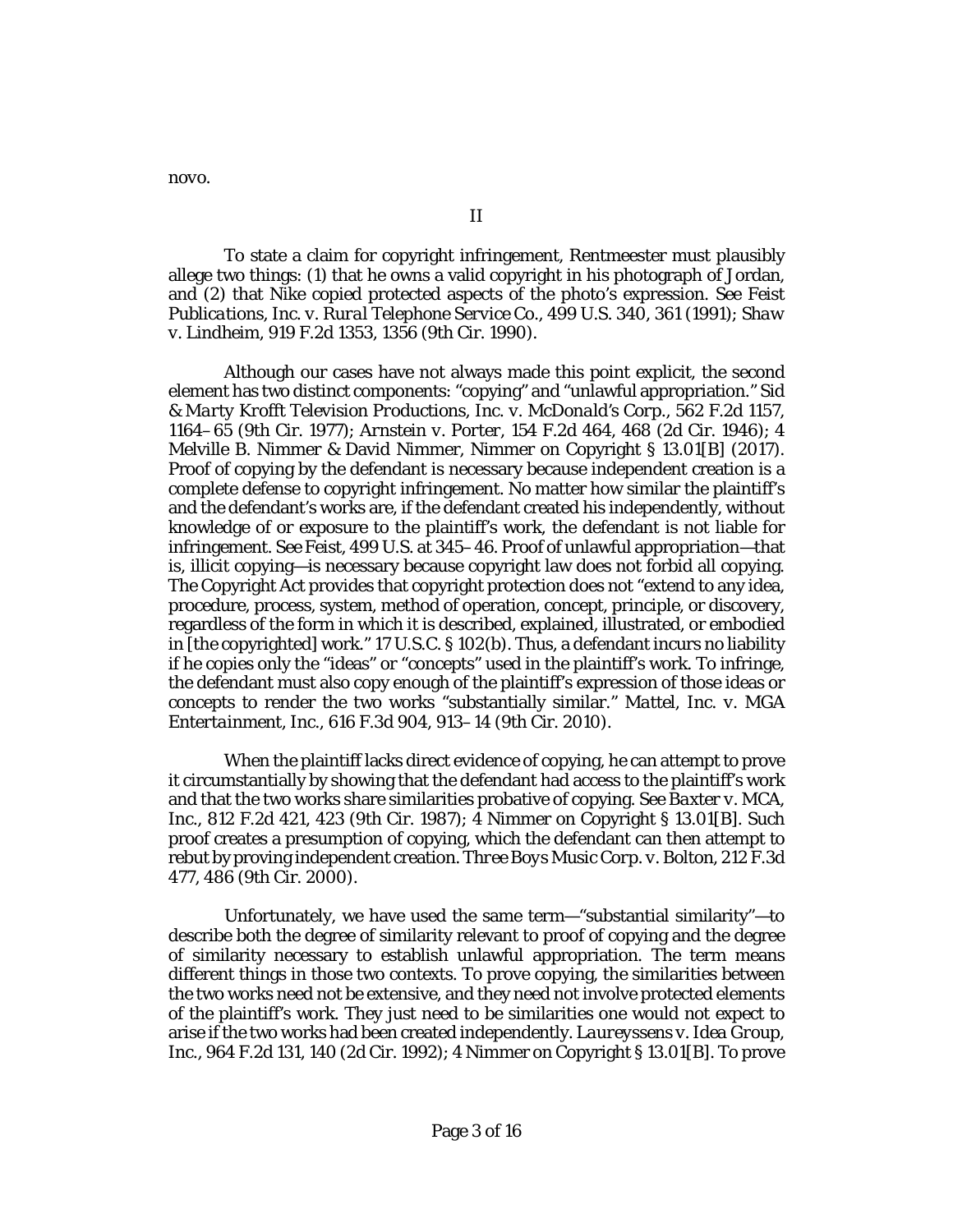unlawful appropriation, on the other hand, the similarities between the two works must be "substantial" and they must involve protected elements of the plaintiff's work. *Laureyssens*[, 964 F.2d at 140.](http://www.westlaw.com/Link/Document/FullText?findType=Y&serNum=1992094693&pubNum=0000350&originatingDoc=Ifed6ff401bdf11e891a4cc39e61c2da0&refType=RP&fi=co_pp_sp_350_140&originationContext=document&vr=3.0&rs=cblt1.0&transitionType=DocumentItem&contextData=(sc.Search)#co_pp_sp_350_140)[1](#page-3-0)

In this case, Rentmeester has plausibly alleged the first element of his infringement claim—that he owns a valid copyright. The complaint asserts that he has been the sole owner of the copyright in his photo since its creation in 1984. And the photo obviously qualifies as an "original work of authorship," given the creative choices Rentmeester made in composing it. *See* [17 U.S.C. § 102\(a\)\(5\);](http://www.westlaw.com/Link/Document/FullText?findType=L&pubNum=1000546&cite=17USCAS102&originatingDoc=Ifed6ff401bdf11e891a4cc39e61c2da0&refType=SP&originationContext=document&vr=3.0&rs=cblt1.0&transitionType=DocumentItem&contextData=(sc.Search)#co_pp_488b0000d05e2) *[Burrow–Giles Lithographic Co. v. Sarony](http://www.westlaw.com/Link/Document/FullText?findType=Y&serNum=1884180197&pubNum=0000708&originatingDoc=Ifed6ff401bdf11e891a4cc39e61c2da0&refType=RP&originationContext=document&vr=3.0&rs=cblt1.0&transitionType=DocumentItem&contextData=(sc.Search))*, 111 U.S. 53, 60 (1884). Rentmeester alleges that he registered his photo with the Copyright Office in 2014, which permits him to bring this suit. [17 U.S.C. § 411\(a\).](http://www.westlaw.com/Link/Document/FullText?findType=L&pubNum=1000546&cite=17USCAS411&originatingDoc=Ifed6ff401bdf11e891a4cc39e61c2da0&refType=SP&originationContext=document&vr=3.0&rs=cblt1.0&transitionType=DocumentItem&contextData=(sc.Search)#co_pp_8b3b0000958a4)

Rentmeester has also plausibly alleged the "copying" component of the second element. He alleges that he provided color transparencies of his photo to Nike's creative director shortly before production of the Nike photo. That allegation establishes that Nike had access to Rentmeester's photo, which in this context means a reasonable opportunity to view it. *[L.A. Printex Industries, Inc. v.](http://www.westlaw.com/Link/Document/FullText?findType=Y&serNum=2027459957&pubNum=0000506&originatingDoc=Ifed6ff401bdf11e891a4cc39e61c2da0&refType=RP&fi=co_pp_sp_506_846&originationContext=document&vr=3.0&rs=cblt1.0&transitionType=DocumentItem&contextData=(sc.Search)#co_pp_sp_506_846)  Aeropostale, Inc.*[, 676 F.3d 841, 846 \(9th Cir. 2012\).](http://www.westlaw.com/Link/Document/FullText?findType=Y&serNum=2027459957&pubNum=0000506&originatingDoc=Ifed6ff401bdf11e891a4cc39e61c2da0&refType=RP&fi=co_pp_sp_506_846&originationContext=document&vr=3.0&rs=cblt1.0&transitionType=DocumentItem&contextData=(sc.Search)#co_pp_sp_506_846) Nike's access to Rentmeester's photo, combined with the obvious conceptual similarities between the two photos, is sufficient to create a presumption that the Nike photo was the product of copying rather than independent creation.

The remaining question is whether Rentmeester has plausibly alleged that Nike copied enough of the protected expression from Rentmeester's photo to establish unlawful appropriation. To prove this component of his claim, Rentmeester does not have to show that Nike produced an exact duplicate of his photo. *See Rogers v. Koons*[, 960 F.2d 301, 307 \(2d Cir. 1992\).](http://www.westlaw.com/Link/Document/FullText?findType=Y&serNum=1992068198&pubNum=0000350&originatingDoc=Ifed6ff401bdf11e891a4cc39e61c2da0&refType=RP&fi=co_pp_sp_350_307&originationContext=document&vr=3.0&rs=cblt1.0&transitionType=DocumentItem&contextData=(sc.Search)#co_pp_sp_350_307) But, as mentioned, he does have to show that Nike copied enough of the photo's protected expression to render their works "substantially similar." *See Mattel*[, 616 F.3d at 913–14.](http://www.westlaw.com/Link/Document/FullText?findType=Y&serNum=2022583077&pubNum=0000506&originatingDoc=Ifed6ff401bdf11e891a4cc39e61c2da0&refType=RP&fi=co_pp_sp_506_913&originationContext=document&vr=3.0&rs=cblt1.0&transitionType=DocumentItem&contextData=(sc.Search)#co_pp_sp_506_913)

In our circuit, determining whether works are substantially similar involves a two-part analysis consisting of the "extrinsic test" and the "intrinsic test." The extrinsic test assesses the objective similarities of the two works, focusing only on the protectable elements of the plaintiff's expression. *[Cavalier v. Random House,](http://www.westlaw.com/Link/Document/FullText?findType=Y&serNum=2002328823&pubNum=0000506&originatingDoc=Ifed6ff401bdf11e891a4cc39e61c2da0&refType=RP&fi=co_pp_sp_506_822&originationContext=document&vr=3.0&rs=cblt1.0&transitionType=DocumentItem&contextData=(sc.Search)#co_pp_sp_506_822)  Inc.*[, 297 F.3d 815, 822 \(9th](http://www.westlaw.com/Link/Document/FullText?findType=Y&serNum=2002328823&pubNum=0000506&originatingDoc=Ifed6ff401bdf11e891a4cc39e61c2da0&refType=RP&fi=co_pp_sp_506_822&originationContext=document&vr=3.0&rs=cblt1.0&transitionType=DocumentItem&contextData=(sc.Search)#co_pp_sp_506_822) Cir. 2002). Before that comparison can be made, the court must "filter out" the unprotectable elements of the plaintiff's work primarily ideas and concepts, material in the public domain, and *scènes à faire* (stock or standard features that are commonly associated with the treatment of a

l

<span id="page-3-0"></span> $1$  To avoid the confusion that arises from using the same term to describe two different concepts, some courts now use the term "probative similarity" to describe the similarities relevant to proof of copying. *See, e.g.*, *[Peter Letterese & Associates, Inc. v. World Institute](http://www.westlaw.com/Link/Document/FullText?findType=Y&serNum=2016477890&pubNum=0000506&originatingDoc=Ifed6ff401bdf11e891a4cc39e61c2da0&refType=RP&fi=co_pp_sp_506_1301&originationContext=document&vr=3.0&rs=cblt1.0&transitionType=DocumentItem&contextData=(sc.Search)#co_pp_sp_506_1301)  of Scientology Enterprises, International*[, 533 F.3d 1287, 1301 & n.16 \(11th Cir. 2008\);](http://www.westlaw.com/Link/Document/FullText?findType=Y&serNum=2016477890&pubNum=0000506&originatingDoc=Ifed6ff401bdf11e891a4cc39e61c2da0&refType=RP&fi=co_pp_sp_506_1301&originationContext=document&vr=3.0&rs=cblt1.0&transitionType=DocumentItem&contextData=(sc.Search)#co_pp_sp_506_1301) *Positive Black [Talk Inc. v. Cash Money Records Inc.](http://www.westlaw.com/Link/Document/FullText?findType=Y&serNum=2005789330&pubNum=0000506&originatingDoc=Ifed6ff401bdf11e891a4cc39e61c2da0&refType=RP&fi=co_pp_sp_506_368&originationContext=document&vr=3.0&rs=cblt1.0&transitionType=DocumentItem&contextData=(sc.Search)#co_pp_sp_506_368)*, 394 F.3d 357, 368 & n.7 (5th Cir. [2004\);](http://www.westlaw.com/Link/Document/FullText?findType=Y&serNum=2005789330&pubNum=0000506&originatingDoc=Ifed6ff401bdf11e891a4cc39e61c2da0&refType=RP&fi=co_pp_sp_506_368&originationContext=document&vr=3.0&rs=cblt1.0&transitionType=DocumentItem&contextData=(sc.Search)#co_pp_sp_506_368) *Laureyssens*[, 964 F.2d at 140.](http://www.westlaw.com/Link/Document/FullText?findType=Y&serNum=1992094693&pubNum=0000350&originatingDoc=Ifed6ff401bdf11e891a4cc39e61c2da0&refType=RP&fi=co_pp_sp_350_140&originationContext=document&vr=3.0&rs=cblt1.0&transitionType=DocumentItem&contextData=(sc.Search)#co_pp_sp_350_140)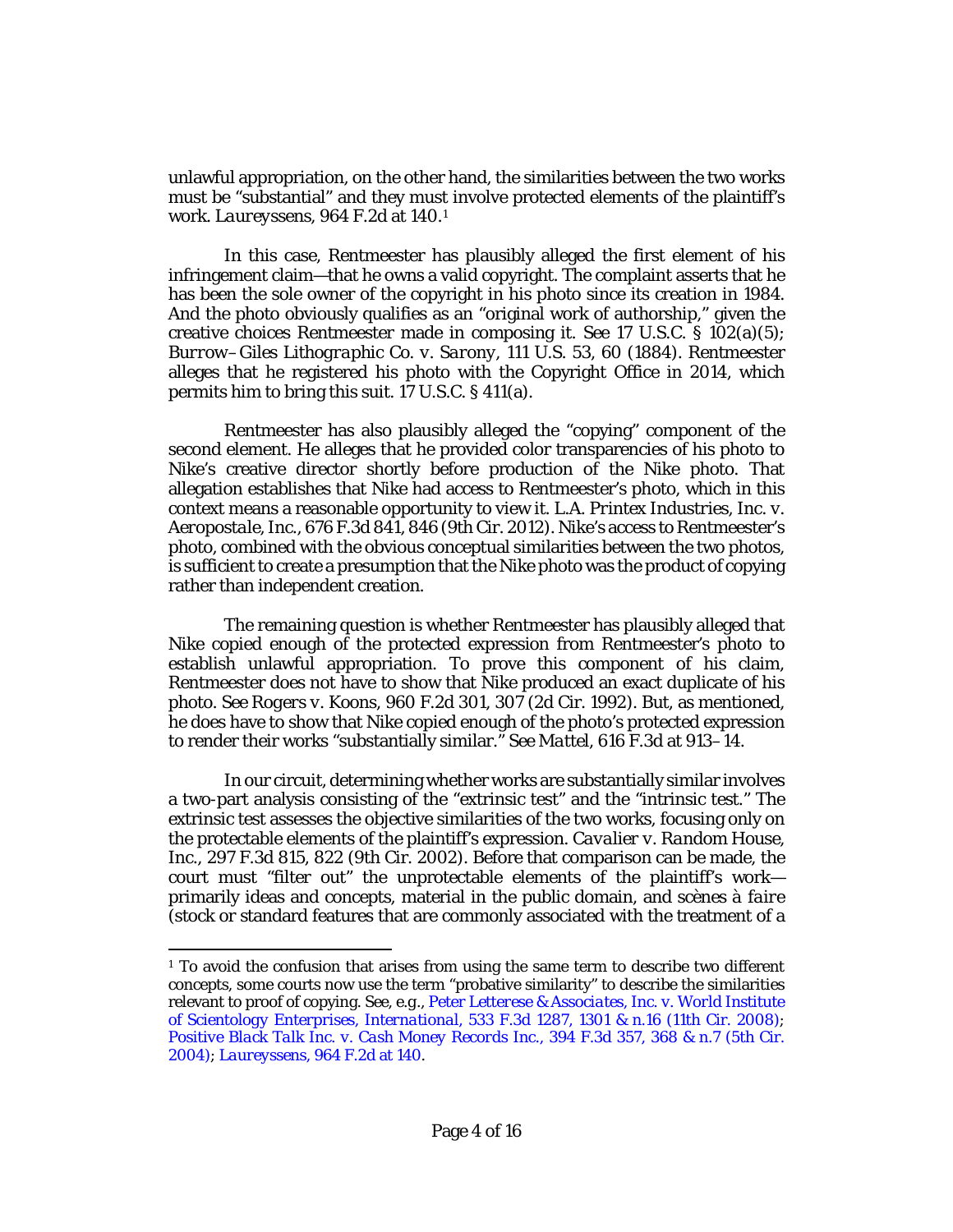given subject). *Id.* [at 822–23.](http://www.westlaw.com/Link/Document/FullText?findType=Y&serNum=2002328823&pubNum=0000506&originatingDoc=Ifed6ff401bdf11e891a4cc39e61c2da0&refType=RP&fi=co_pp_sp_506_822&originationContext=document&vr=3.0&rs=cblt1.0&transitionType=DocumentItem&contextData=(sc.Search)#co_pp_sp_506_822) The protectable elements that remain are then compared to corresponding elements of the defendant's work to assess similarities in the objective details of the works. The intrinsic test requires a more holistic, subjective comparison of the works to determine whether they are substantially similar in "total concept and feel." *Id.* [at 822](http://www.westlaw.com/Link/Document/FullText?findType=Y&serNum=2002328823&pubNum=0000506&originatingDoc=Ifed6ff401bdf11e891a4cc39e61c2da0&refType=RP&fi=co_pp_sp_506_822&originationContext=document&vr=3.0&rs=cblt1.0&transitionType=DocumentItem&contextData=(sc.Search)#co_pp_sp_506_822) (internal quotation marks omitted). To prevail, a plaintiff must prove substantial similarity under both tests. *[Funky](http://www.westlaw.com/Link/Document/FullText?findType=Y&serNum=2010199064&pubNum=0000506&originatingDoc=Ifed6ff401bdf11e891a4cc39e61c2da0&refType=RP&fi=co_pp_sp_506_1077&originationContext=document&vr=3.0&rs=cblt1.0&transitionType=DocumentItem&contextData=(sc.Search)#co_pp_sp_506_1077)  [Films, Inc. v. Time Warner Entertainment Co.](http://www.westlaw.com/Link/Document/FullText?findType=Y&serNum=2010199064&pubNum=0000506&originatingDoc=Ifed6ff401bdf11e891a4cc39e61c2da0&refType=RP&fi=co_pp_sp_506_1077&originationContext=document&vr=3.0&rs=cblt1.0&transitionType=DocumentItem&contextData=(sc.Search)#co_pp_sp_506_1077)*, 462 F.3d 1072, 1077 (9th Cir. [2006\).](http://www.westlaw.com/Link/Document/FullText?findType=Y&serNum=2010199064&pubNum=0000506&originatingDoc=Ifed6ff401bdf11e891a4cc39e61c2da0&refType=RP&fi=co_pp_sp_506_1077&originationContext=document&vr=3.0&rs=cblt1.0&transitionType=DocumentItem&contextData=(sc.Search)#co_pp_sp_506_1077)

Only the extrinsic test's application may be decided by the court as a matter of law, *[McCulloch v. Albert E. Price, Inc.](http://www.westlaw.com/Link/Document/FullText?findType=Y&serNum=1987093224&pubNum=0000350&originatingDoc=Ifed6ff401bdf11e891a4cc39e61c2da0&refType=RP&fi=co_pp_sp_350_319&originationContext=document&vr=3.0&rs=cblt1.0&transitionType=DocumentItem&contextData=(sc.Search)#co_pp_sp_350_319)*, 823 F.2d 316, 319 (9th Cir. 1987), so that is the only test relevant in reviewing the district court's ruling on a motion to dismiss. Before applying the extrinsic test ourselves, a few words are in order about the filtering process that the test demands.

Certain types of works can be dissected into protected and unprotected elements more readily than others. With novels, plays, and motion pictures, for instance, even after filtering out unprotectable elements like ideas and *scènes à faire*, many protectable elements of expression remain that can be objectively compared. "[P]lot, themes, dialogue, mood, setting, pace, characters, and sequence of events" are elements we have previously identified. *Funky Films*[, 462 F.3d at](http://www.westlaw.com/Link/Document/FullText?findType=Y&serNum=2010199064&pubNum=0000506&originatingDoc=Ifed6ff401bdf11e891a4cc39e61c2da0&refType=RP&fi=co_pp_sp_506_1077&originationContext=document&vr=3.0&rs=cblt1.0&transitionType=DocumentItem&contextData=(sc.Search)#co_pp_sp_506_1077)  [1077](http://www.westlaw.com/Link/Document/FullText?findType=Y&serNum=2010199064&pubNum=0000506&originatingDoc=Ifed6ff401bdf11e891a4cc39e61c2da0&refType=RP&fi=co_pp_sp_506_1077&originationContext=document&vr=3.0&rs=cblt1.0&transitionType=DocumentItem&contextData=(sc.Search)#co_pp_sp_506_1077) (internal quotation marks omitted).

Photographs cannot be dissected into protected and unprotected elements in the same way. To be sure, photos can be broken down into objective elements that reflect the various creative choices the photographer made in composing the image—choices related to subject matter, pose, lighting, camera angle, depth of field, and the like. *See [Ets–Hokin v. Skyy Spirits, Inc.](http://www.westlaw.com/Link/Document/FullText?findType=Y&serNum=2000479807&pubNum=0000506&originatingDoc=Ifed6ff401bdf11e891a4cc39e61c2da0&refType=RP&fi=co_pp_sp_506_1074&originationContext=document&vr=3.0&rs=cblt1.0&transitionType=DocumentItem&contextData=(sc.Search)#co_pp_sp_506_1074)*, 225 F.3d 1068, 1074–75 [\(9th Cir. 2000\).](http://www.westlaw.com/Link/Document/FullText?findType=Y&serNum=2000479807&pubNum=0000506&originatingDoc=Ifed6ff401bdf11e891a4cc39e61c2da0&refType=RP&fi=co_pp_sp_506_1074&originationContext=document&vr=3.0&rs=cblt1.0&transitionType=DocumentItem&contextData=(sc.Search)#co_pp_sp_506_1074) But none of those elements is subject to copyright protection when viewed in isolation. For example, a photographer who produces a photo using a highly original lighting technique or a novel camera angle cannot prevent other photographers from using those same techniques to produce new images of their own, provided the new images are not substantially similar to the earlier, copyrighted photo. With respect to a photograph's subject matter, no photographer can claim a monopoly on the right to photograph a particular subject just because he was the first to capture it on film. A subsequent photographer is free to take her own photo of the same subject, again so long as the resulting image is not substantially similar to the earlier photograph.

That remains true even if, as here, a photographer creates wholly original subject matter by having someone pose in an unusual or distinctive way. Without question, one of the highly original elements of Rentmeester's photo is the fanciful (non-natural) pose he asked Jordan to assume. That pose was a product of Rentmeester's own "intellectual invention," *Burrow–Giles*[, 111 U.S. at 60;](http://www.westlaw.com/Link/Document/FullText?findType=Y&serNum=1884180197&pubNum=0000708&originatingDoc=Ifed6ff401bdf11e891a4cc39e61c2da0&refType=RP&originationContext=document&vr=3.0&rs=cblt1.0&transitionType=DocumentItem&contextData=(sc.Search)) it would not have been captured on film but for Rentmeester's creativity in conceiving it. The pose Rentmeester conceived is thus quite unlike the pose at issue in *[Harney](http://www.westlaw.com/Link/Document/FullText?findType=Y&serNum=2029581125&pubNum=0000506&originatingDoc=Ifed6ff401bdf11e891a4cc39e61c2da0&refType=RP&originationContext=document&vr=3.0&rs=cblt1.0&transitionType=DocumentItem&contextData=(sc.Search))*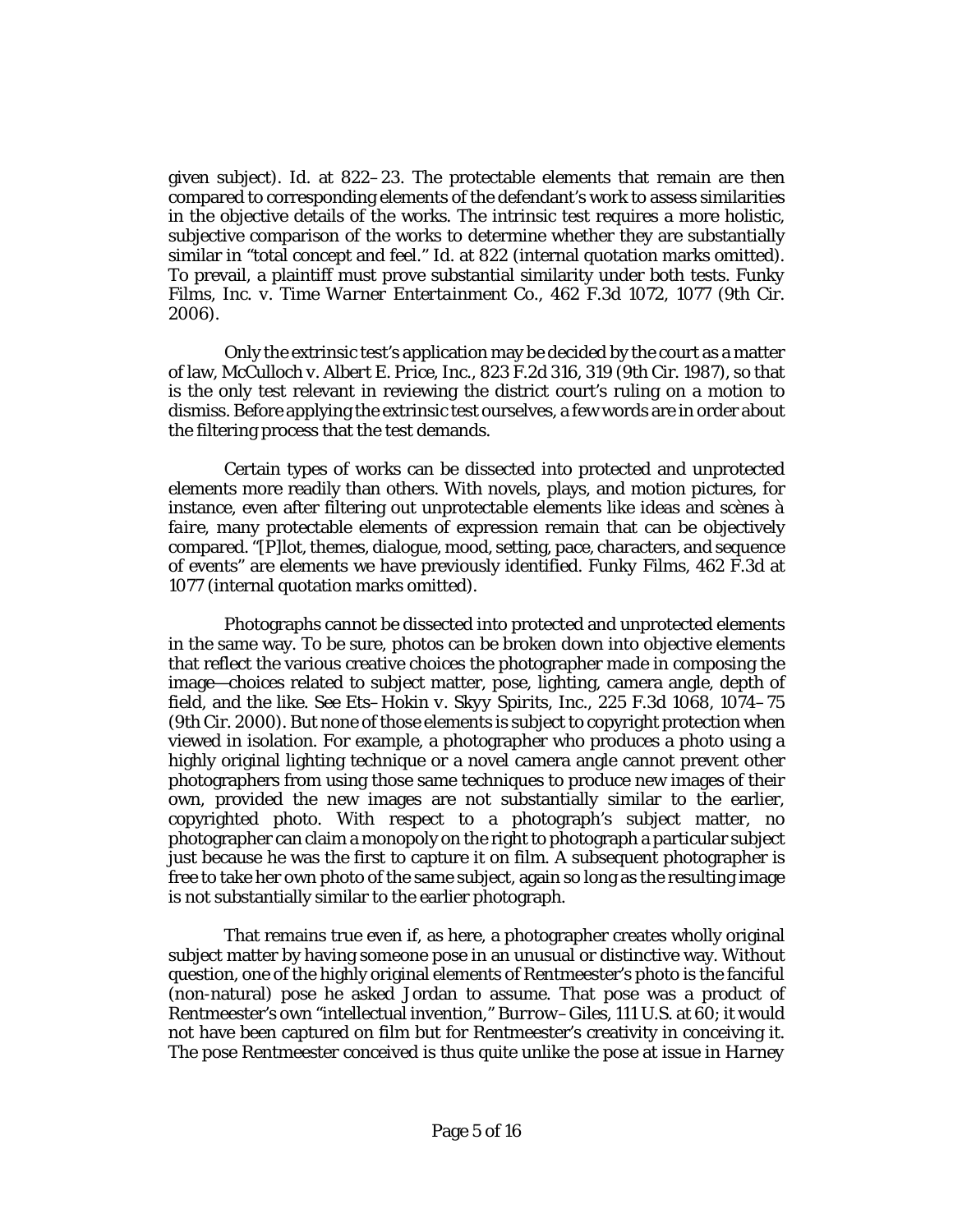*[v. Sony Pictures Television, Inc.](http://www.westlaw.com/Link/Document/FullText?findType=Y&serNum=2029581125&pubNum=0000506&originatingDoc=Ifed6ff401bdf11e891a4cc39e61c2da0&refType=RP&originationContext=document&vr=3.0&rs=cblt1.0&transitionType=DocumentItem&contextData=(sc.Search))*, 704 F.3d 173 (1st Cir. 2013), which consisted of nothing more than a daughter riding piggyback on her father's shoulders. The photographer there did not orchestrate the pose and, even if he had, the pose is so commonplace as to be part of the public domain. *Id.* [at 187;](http://www.westlaw.com/Link/Document/FullText?findType=Y&serNum=2029581125&pubNum=0000506&originatingDoc=Ifed6ff401bdf11e891a4cc39e61c2da0&refType=RP&fi=co_pp_sp_506_187&originationContext=document&vr=3.0&rs=cblt1.0&transitionType=DocumentItem&contextData=(sc.Search)#co_pp_sp_506_187) *see also [Leibovitz v.](http://www.westlaw.com/Link/Document/FullText?findType=Y&serNum=1998058058&pubNum=0000506&originatingDoc=Ifed6ff401bdf11e891a4cc39e61c2da0&refType=RP&fi=co_pp_sp_506_116&originationContext=document&vr=3.0&rs=cblt1.0&transitionType=DocumentItem&contextData=(sc.Search)#co_pp_sp_506_116)  Paramount Pictures Corp.*[, 137 F.3d 109, 116 \(2d Cir. 1998\)](http://www.westlaw.com/Link/Document/FullText?findType=Y&serNum=1998058058&pubNum=0000506&originatingDoc=Ifed6ff401bdf11e891a4cc39e61c2da0&refType=RP&fi=co_pp_sp_506_116&originationContext=document&vr=3.0&rs=cblt1.0&transitionType=DocumentItem&contextData=(sc.Search)#co_pp_sp_506_116) (pose of a nude, pregnant woman in profile is part of the public domain).

Without gainsaying the originality of the pose Rentmeester created, he cannot copyright the pose itself and thereby prevent others from photographing a person in the same pose. He is entitled to protection only for the way the pose is expressed in his photograph, a product of not just the pose but also the camera angle, timing, and shutter speed Rentmeester chose. If a subsequent photographer persuaded Michael Jordan to assume the exact same pose but took her photo, say, from a bird's eye view directly above him, the resulting image would bear little resemblance to Rentmeester's photo and thus could not be deemed infringing.

What *is* protected by copyright is the photographer's selection and arrangement of the photo's otherwise unprotected elements. If sufficiently original, the combination of subject matter, pose, camera angle, etc., receives protection, not any of the individual elements standing alone. In that respect (although not in others), photographs can be likened to factual compilations. 1 Nimmer on Copyright § 2A.08[E][3][c]; Justin Hughes, *[The Photographer's](http://www.westlaw.com/Link/Document/FullText?findType=Y&serNum=0372366535&pubNum=0003180&originatingDoc=Ifed6ff401bdf11e891a4cc39e61c2da0&refType=LR&fi=co_pp_sp_3180_350&originationContext=document&vr=3.0&rs=cblt1.0&transitionType=DocumentItem&contextData=(sc.Search)#co_pp_sp_3180_350)  [Copyright—Photograph as Art, Photograph as Database](http://www.westlaw.com/Link/Document/FullText?findType=Y&serNum=0372366535&pubNum=0003180&originatingDoc=Ifed6ff401bdf11e891a4cc39e61c2da0&refType=LR&fi=co_pp_sp_3180_350&originationContext=document&vr=3.0&rs=cblt1.0&transitionType=DocumentItem&contextData=(sc.Search)#co_pp_sp_3180_350)*, 25 Harv. J. L. & Tech. [339, 350–51 \(2012\).](http://www.westlaw.com/Link/Document/FullText?findType=Y&serNum=0372366535&pubNum=0003180&originatingDoc=Ifed6ff401bdf11e891a4cc39e61c2da0&refType=LR&fi=co_pp_sp_3180_350&originationContext=document&vr=3.0&rs=cblt1.0&transitionType=DocumentItem&contextData=(sc.Search)#co_pp_sp_3180_350) An author of a factual compilation cannot claim copyright protection for the underlying factual material—facts are always free for all to use. *Feist*[, 499 U.S. at 347–48.](http://www.westlaw.com/Link/Document/FullText?findType=Y&serNum=1991060551&pubNum=0000708&originatingDoc=Ifed6ff401bdf11e891a4cc39e61c2da0&refType=RP&originationContext=document&vr=3.0&rs=cblt1.0&transitionType=DocumentItem&contextData=(sc.Search)) If sufficiently original, though, an author's selection and arrangement of the material are entitled to protection. *Id.* [at 348–49.](http://www.westlaw.com/Link/Document/FullText?findType=Y&serNum=1991060551&pubNum=0000708&originatingDoc=Ifed6ff401bdf11e891a4cc39e61c2da0&refType=RP&originationContext=document&vr=3.0&rs=cblt1.0&transitionType=DocumentItem&contextData=(sc.Search)) The individual elements that comprise a photograph can be viewed in the same way, as the equivalent of unprotectable "facts" that anyone may use to create new works. A second photographer is free to borrow any of the individual elements featured in a copyrighted photograph, "so long as the competing work does not feature the same selection and arrangement" of those elements. *Id.* [at 349. I](http://www.westlaw.com/Link/Document/FullText?findType=Y&serNum=1991060551&pubNum=0000708&originatingDoc=Ifed6ff401bdf11e891a4cc39e61c2da0&refType=RP&originationContext=document&vr=3.0&rs=cblt1.0&transitionType=DocumentItem&contextData=(sc.Search))n other words, a photographer's copyright is limited to "the particular selection and arrangement" of the elements as expressed in the copyrighted image. *Id.* [at 350–51.](http://www.westlaw.com/Link/Document/FullText?findType=Y&serNum=1991060551&pubNum=0000708&originatingDoc=Ifed6ff401bdf11e891a4cc39e61c2da0&refType=RP&originationContext=document&vr=3.0&rs=cblt1.0&transitionType=DocumentItem&contextData=(sc.Search))[2](#page-5-0)

This is not to say, as Nike urges us to hold, that all photographs are entitled to only "thin" copyright protection, as is true of factual compilations. A copyrighted work is entitled to thin protection when the range of creative choices that can be made in producing the work is narrow. *Mattel*[, 616 F.3d at 913–14.](http://www.westlaw.com/Link/Document/FullText?findType=Y&serNum=2022583077&pubNum=0000506&originatingDoc=Ifed6ff401bdf11e891a4cc39e61c2da0&refType=RP&fi=co_pp_sp_506_913&originationContext=document&vr=3.0&rs=cblt1.0&transitionType=DocumentItem&contextData=(sc.Search)#co_pp_sp_506_913) In *[Mattel](http://www.westlaw.com/Link/Document/FullText?findType=Y&serNum=2022583077&pubNum=0000506&originatingDoc=Ifed6ff401bdf11e891a4cc39e61c2da0&refType=RP&originationContext=document&vr=3.0&rs=cblt1.0&transitionType=DocumentItem&contextData=(sc.Search))*, we noted by way of illustration that "there are only so many ways to paint a red bouncy ball on blank canvas." *Id.* [at 914.](http://www.westlaw.com/Link/Document/FullText?findType=Y&serNum=2022583077&pubNum=0000506&originatingDoc=Ifed6ff401bdf11e891a4cc39e61c2da0&refType=RP&fi=co_pp_sp_506_914&originationContext=document&vr=3.0&rs=cblt1.0&transitionType=DocumentItem&contextData=(sc.Search)#co_pp_sp_506_914) We contrasted that with the "gazillions of ways to make an aliens-attack movie," a work that would be entitled to "broad" protection

 $\overline{a}$ 

<span id="page-5-0"></span><sup>2</sup> We deal here with photographs of recognizable subject matter, rather than more abstract photographic works. We need not decide whether the same principles would apply with equal force to that latter category of works.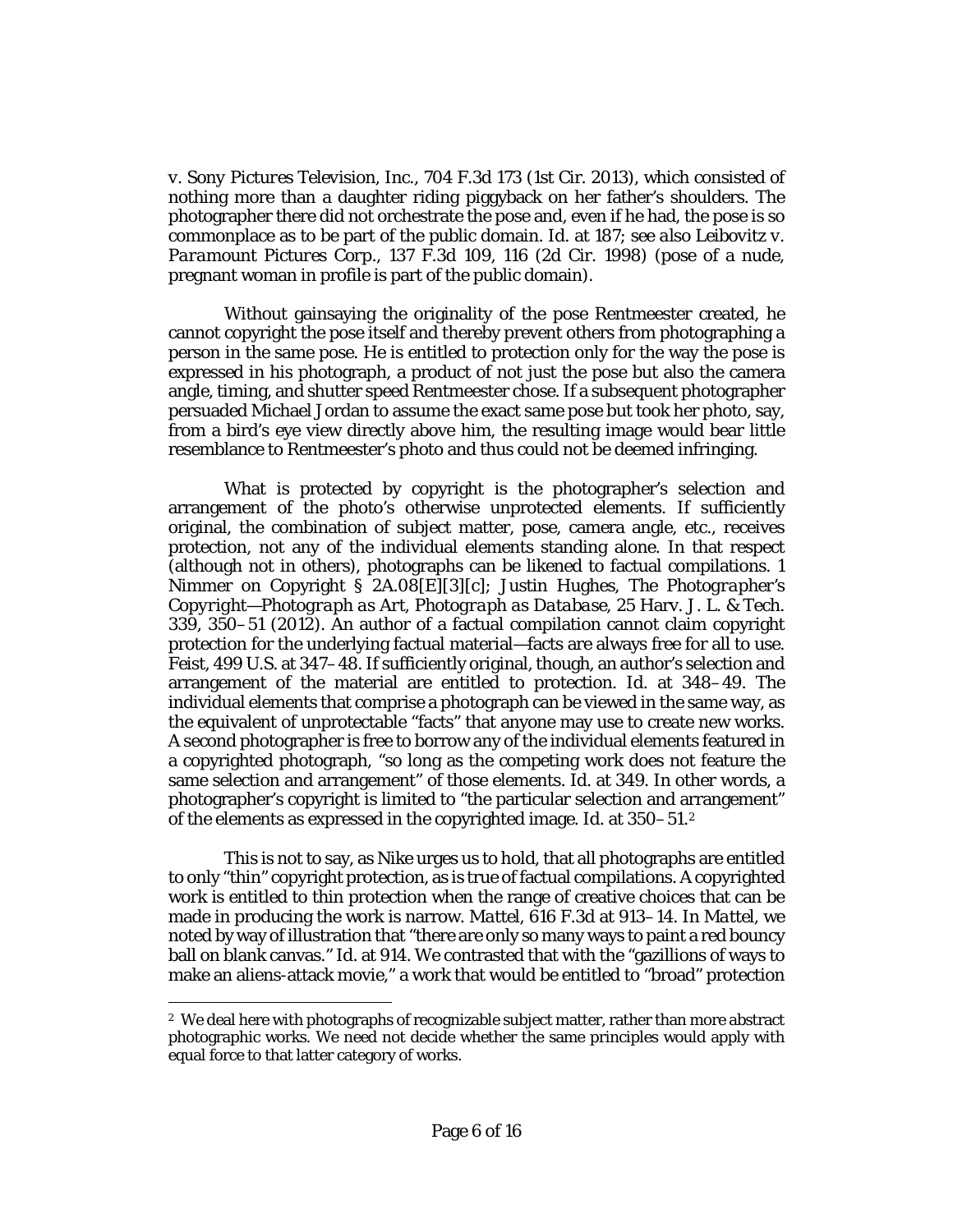given the much wider range of creative choices available in producing it. *Id.* [at 913–](http://www.westlaw.com/Link/Document/FullText?findType=Y&serNum=2022583077&pubNum=0000506&originatingDoc=Ifed6ff401bdf11e891a4cc39e61c2da0&refType=RP&fi=co_pp_sp_506_913&originationContext=document&vr=3.0&rs=cblt1.0&transitionType=DocumentItem&contextData=(sc.Search)#co_pp_sp_506_913) [14.](http://www.westlaw.com/Link/Document/FullText?findType=Y&serNum=2022583077&pubNum=0000506&originatingDoc=Ifed6ff401bdf11e891a4cc39e61c2da0&refType=RP&fi=co_pp_sp_506_913&originationContext=document&vr=3.0&rs=cblt1.0&transitionType=DocumentItem&contextData=(sc.Search)#co_pp_sp_506_913) When only a narrow range of expression is possible, copyright protection is thin because the copyrighted work will contain few protectable features.

Some photographs are entitled to only thin protection because the range of creative choices available in selecting and arranging the photo's elements is quite limited. That was the case in *[Ets–Hokin v. Skyy Spirits, Inc.](http://www.westlaw.com/Link/Document/FullText?findType=Y&serNum=2003214096&pubNum=0000506&originatingDoc=Ifed6ff401bdf11e891a4cc39e61c2da0&refType=RP&originationContext=document&vr=3.0&rs=cblt1.0&transitionType=DocumentItem&contextData=(sc.Search))*, 323 F.3d 763 (9th [Cir. 2003\),](http://www.westlaw.com/Link/Document/FullText?findType=Y&serNum=2003214096&pubNum=0000506&originatingDoc=Ifed6ff401bdf11e891a4cc39e61c2da0&refType=RP&originationContext=document&vr=3.0&rs=cblt1.0&transitionType=DocumentItem&contextData=(sc.Search)) where we held that the plaintiff's commercial product shots of a vodka bottle were entitled to only thin protection. Given the constraints imposed by the subject matter and conventions of commercial product shots, there were relatively few creative choices a photographer could make in producing acceptable images of the bottle. As a result, subtle differences in lighting, camera angle, and background were sufficient to render the defendant's otherwise similar-looking photos of the same bottle non-infringing. *Id.* [at 766.](http://www.westlaw.com/Link/Document/FullText?findType=Y&serNum=2003214096&pubNum=0000506&originatingDoc=Ifed6ff401bdf11e891a4cc39e61c2da0&refType=RP&fi=co_pp_sp_506_766&originationContext=document&vr=3.0&rs=cblt1.0&transitionType=DocumentItem&contextData=(sc.Search)#co_pp_sp_506_766)

With other photographs, however, the range of creative choices available to the photographer will be far broader, and very few of those choices will be dictated by subject matter or convention. On the spectrum we set out in *[Mattel](http://www.westlaw.com/Link/Document/FullText?findType=Y&serNum=2022583077&originatingDoc=Ifed6ff401bdf11e891a4cc39e61c2da0&refType=RP&originationContext=document&vr=3.0&rs=cblt1.0&transitionType=DocumentItem&contextData=(sc.Search))*—the relatively small number of ways "to paint a red bouncy ball on blank canvas" on one end, and the "gazillions of ways to make an aliens-attack movie" on the other many photos will land more on the "aliens-attack movie" end of the range. [616 F.3d](http://www.westlaw.com/Link/Document/FullText?findType=Y&serNum=2022583077&pubNum=0000506&originatingDoc=Ifed6ff401bdf11e891a4cc39e61c2da0&refType=RP&fi=co_pp_sp_506_913&originationContext=document&vr=3.0&rs=cblt1.0&transitionType=DocumentItem&contextData=(sc.Search)#co_pp_sp_506_913)  [at 913–14.](http://www.westlaw.com/Link/Document/FullText?findType=Y&serNum=2022583077&pubNum=0000506&originatingDoc=Ifed6ff401bdf11e891a4cc39e61c2da0&refType=RP&fi=co_pp_sp_506_913&originationContext=document&vr=3.0&rs=cblt1.0&transitionType=DocumentItem&contextData=(sc.Search)#co_pp_sp_506_913) As with any other work, the greater the range of creative choices that may be made, the broader the level of protection that will be afforded to the resulting image. *See id.* [at 916;](http://www.westlaw.com/Link/Document/FullText?findType=Y&serNum=2022583077&pubNum=0000506&originatingDoc=Ifed6ff401bdf11e891a4cc39e61c2da0&refType=RP&fi=co_pp_sp_506_916&originationContext=document&vr=3.0&rs=cblt1.0&transitionType=DocumentItem&contextData=(sc.Search)#co_pp_sp_506_916) *McCulloch*[, 823 F.2d at 321.](http://www.westlaw.com/Link/Document/FullText?findType=Y&serNum=1987093224&pubNum=0000350&originatingDoc=Ifed6ff401bdf11e891a4cc39e61c2da0&refType=RP&fi=co_pp_sp_350_321&originationContext=document&vr=3.0&rs=cblt1.0&transitionType=DocumentItem&contextData=(sc.Search)#co_pp_sp_350_321)

Rentmeester's photo is undoubtedly entitled to broad rather than thin protection. The range of creative choices open to Rentmeester in producing his photo was exceptionally broad; very few of those choices were dictated by convention or subject matter. In fact, Rentmeester's photo is distinctive precisely because he chose *not* to be bound by the conventions commonly followed in photographing a basketball player attempting to dunk a basketball. Such photos would typically call for a basketball court as the setting, whether indoors or out. Rentmeester chose instead to place Jordan on an open, grassy knoll with a basketball hoop inserted as a prop, whimsically out of place and seeming to tower well above regulation height. Rentmeester also departed from convention by capturing Jordan in a fanciful, highly original pose, one inspired more by ballet's *grand jeté* than by any pose a basketball player might naturally adopt when dunking a basketball. These creative choices—along with the other choices Rentmeester made with respect to lighting, camera angle, depth of field, and selection of foreground and background elements—resulted in a photo with many non-standard elements. Rentmeester's selection and arrangement of those elements produced an image entitled to the broadest protection a photograph can receive.

With those preliminary observations out of the way, we can now turn to whether Rentmeester has plausibly alleged that his photo and the Nike photo are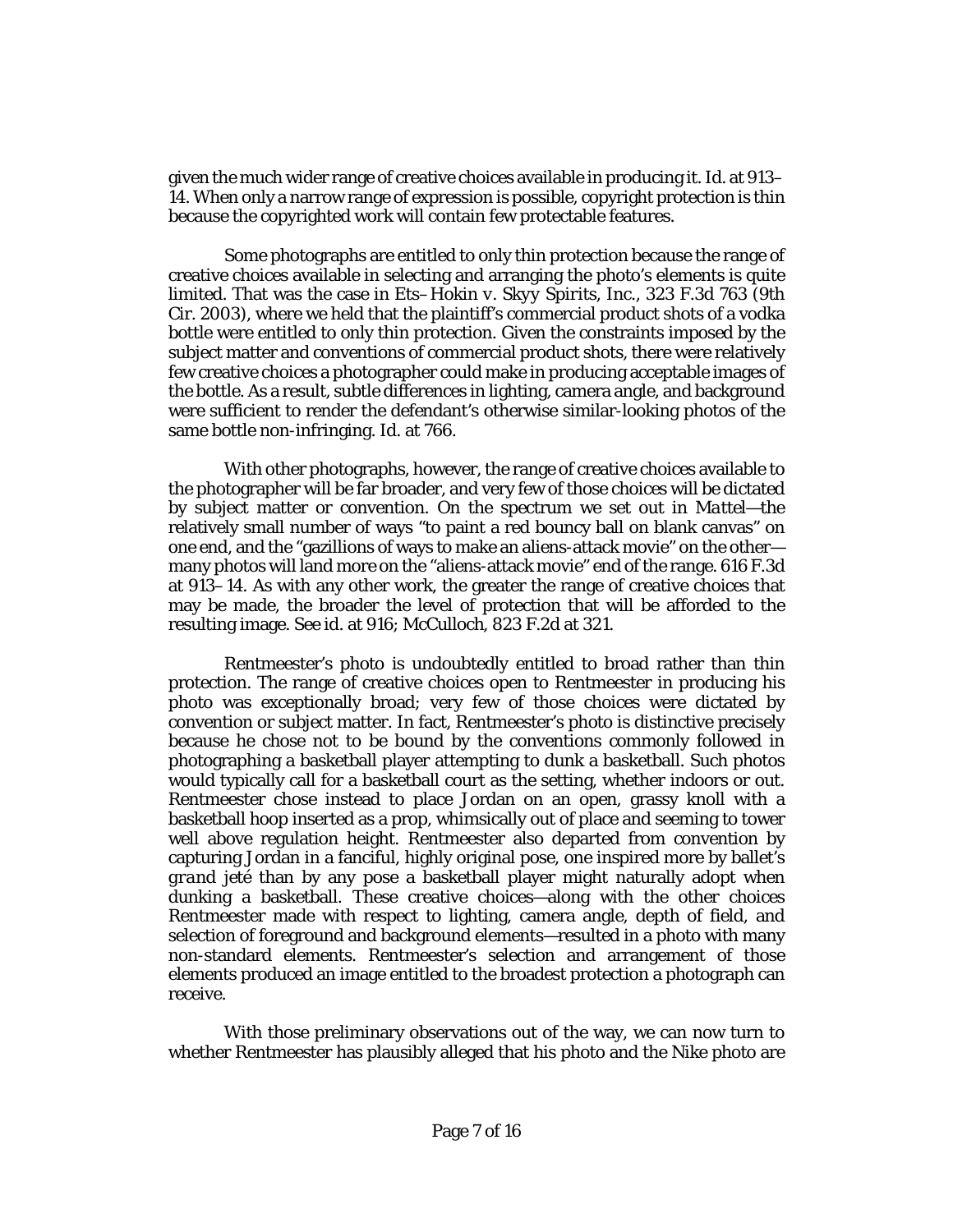substantially similar under the extrinsic test. As discussed, that inquiry requires us to assess similarities in the selection and arrangement of the photos' elements, as reflected in the objective details of the two works. We do not have a well-defined standard for assessing when similarity in selection and arrangement becomes "substantial," and in truth no hard-and-fast rule could be devised to guide determinations that will necessarily turn on the unique facts of each case. *See [Peter](http://www.westlaw.com/Link/Document/FullText?findType=Y&serNum=1960103369&pubNum=0000350&originatingDoc=Ifed6ff401bdf11e891a4cc39e61c2da0&refType=RP&fi=co_pp_sp_350_489&originationContext=document&vr=3.0&rs=cblt1.0&transitionType=DocumentItem&contextData=(sc.Search)#co_pp_sp_350_489)  [Pan Fabrics, Inc. v. Martin Weiner Corp.](http://www.westlaw.com/Link/Document/FullText?findType=Y&serNum=1960103369&pubNum=0000350&originatingDoc=Ifed6ff401bdf11e891a4cc39e61c2da0&refType=RP&fi=co_pp_sp_350_489&originationContext=document&vr=3.0&rs=cblt1.0&transitionType=DocumentItem&contextData=(sc.Search)#co_pp_sp_350_489)*, 274 F.2d 487, 489 (2d Cir. 1960). The best we can do is borrow from the standard Judge Learned Hand employed in a case involving fabric designs: The two photos' selection and arrangement of elements must be similar enough that "the ordinary observer, unless he set out to detect the disparities, would be disposed to overlook them." *[Id.](http://www.westlaw.com/Link/Document/FullText?findType=Y&serNum=1960103369&pubNum=0000350&originatingDoc=Ifed6ff401bdf11e891a4cc39e61c2da0&refType=RP&originationContext=document&vr=3.0&rs=cblt1.0&transitionType=DocumentItem&contextData=(sc.Search))*

We conclude that the works at issue here are as a matter of law not substantially similar. Just as Rentmeester made a series of creative choices in the selection and arrangement of the elements in his photograph, so too Nike's photographer made his own distinct choices in that regard. Those choices produced an image that differs from Rentmeester's photo in more than just minor details.

Let's start with the subject matter of the photographs. The two photos are undeniably similar in the subject matter they depict: Both capture Michael Jordan in a leaping pose inspired by ballet's *grand jeté*. But Rentmeester's copyright does not confer a monopoly on that general "idea" or "concept"; he cannot prohibit other photographers from taking their own photos of Jordan in a leaping, *grand jeté*inspired pose. Because the pose Rentmeester conceived is highly original, though, he is entitled to prevent others from copying the details of that pose as expressed in the photo he took. Had Nike's photographer replicated those details in the Nike photo, a jury might well have been able to find unlawful appropriation even though other elements of the Nike photo, such as background and lighting, differ from the corresponding elements in Rentmeester's photo.

But Nike's photographer did not copy the details of the pose as expressed in Rentmeester's photo; he borrowed only the general idea or concept embodied in the photo. Thus, in each photo Jordan is holding a basketball above his head in his left hand with his legs extended, in a pose at least loosely based on the *grand jeté*. The position of each of his limbs in the two photos is different, however, and those differences in detail are significant because, among other things, they affect the visual impact of the images. In Rentmeester's photo, Jordan's bent limbs combine with the background and foreground elements to convey mainly a sense of horizontal (forward) propulsion, while in the Nike photo Jordan's completely straight limbs combine with the other elements to convey mainly a sense of vertical propulsion. While the photos embody a similar idea or concept, they express it in different ways. *Se[e Folkens v. Wyland Worldwide, LLC](http://www.westlaw.com/Link/Document/FullText?findType=Y&serNum=2043808072&pubNum=0000506&originatingDoc=Ifed6ff401bdf11e891a4cc39e61c2da0&refType=RP&fi=co_pp_sp_506_775&originationContext=document&vr=3.0&rs=cblt1.0&transitionType=DocumentItem&contextData=(sc.Search)#co_pp_sp_506_775)*, 882 F.3d 768, 775-77 (9th [Cir. Feb. 13, 2018\).](http://www.westlaw.com/Link/Document/FullText?findType=Y&serNum=2043808072&pubNum=0000506&originatingDoc=Ifed6ff401bdf11e891a4cc39e61c2da0&refType=RP&fi=co_pp_sp_506_775&originationContext=document&vr=3.0&rs=cblt1.0&transitionType=DocumentItem&contextData=(sc.Search)#co_pp_sp_506_775)

As to the other highly original element of Rentmeester's photo—the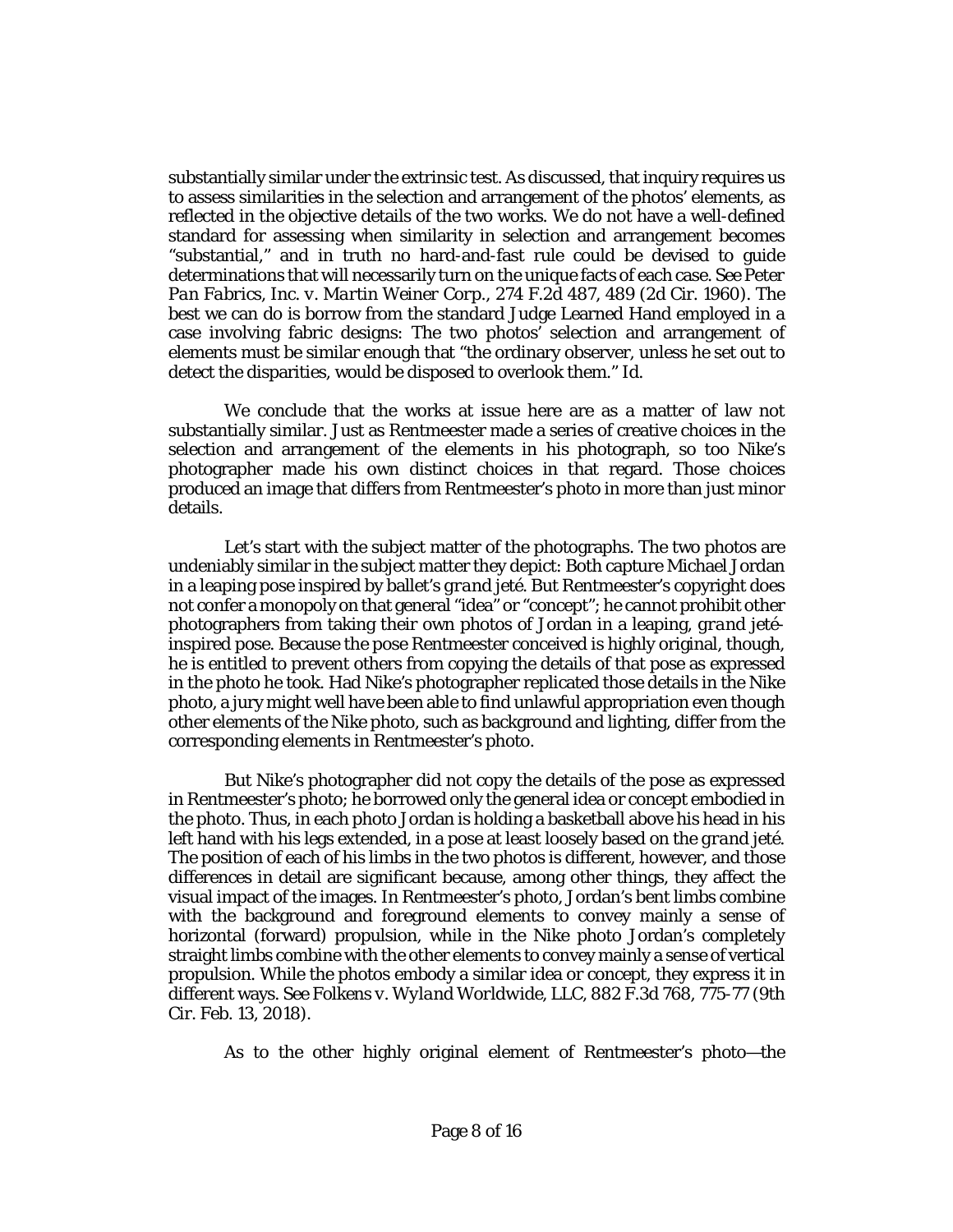unusual outdoor setting he chose—Nike's photographer did not copy the details of that element either. The two photos again share undeniable similarities at the conceptual level: Both are taken outdoors without the usual trappings of a basketball court, other than the presence of a lone hoop and backboard. But when comparing the details of how that concept is expressed in the two photos, stark differences are readily apparent. Rentmeester set his shot on a grassy knoll with a whimsically out-of-place basketball hoop jutting up from a pole planted in the ground. The grassy knoll in the foreground of Rentmeester's photo is wholly absent from the Nike photo. In fact, in the Nike photo there is no foreground element at all. The positioning of the basketball hoops is also materially different in the two photos. In Rentmeester's photo, the hoop is positioned at a height that appears beyond the ability of anyone to dunk on (even someone as athletic as Jordan), which further contributes to the whimsical rather than realistic nature of the depiction. The hoop in the Nike photo, by contrast, appears to be easily within Jordan's reach.

The other major conceptual similarity shared by the two photos is that both are taken from a similar angle so that the viewer looks up at Jordan's soaring figure silhouetted against a clear sky. This is a far less original element of Rentmeester's photo, as photographers have long used similar camera angles to capture subjects silhouetted against the sky. But even here, the two photos differ as to expressive details in material respects. In Rentmeester's photo, the background is a cloudless blue sky; in the Nike photo, it is the Chicago skyline silhouetted against the orange and purple hues of late dusk or early dawn. In Rentmeester's photo, the sun looms large in the lower right-hand corner of the image; in the Nike photo the sun does not appear at all. And in Rentmeester's photo, parts of Jordan's figure are cast in shadow, while in the Nike photo every inch of Jordan's figure is brightly lit.

Finally, the arrangement of the elements within the photographs is materially different in two further respects. In Rentmeester's photo, Jordan is positioned slightly left of center and appears as a relatively small figure within the frame. In the Nike photo, he is perfectly centered and dominates the frame. In Rentmeester's photo, the basketball hoop stands atop a tall pole planted in the ground, and the hoop's position within the frame balances Jordan's left-of-center placement. In the Nike photo, the hoop takes up the entire right border of the frame, highlighting Jordan's dominant, central position. The hoops are also lit and angled differently toward the viewer, further distinguishing their expressive roles in the photographs.

In our view, these differences in selection and arrangement of elements, as reflected in the photos' objective details, preclude as a matter of law a finding of infringement. Nike's photographer made choices regarding selection and arrangement that produced an image unmistakably different from Rentmeester's photo in material details—disparities that no ordinary observer of the two works would be disposed to overlook. What Rentmeester's photo and the Nike photo share are similarities in general ideas or concepts: Michael Jordan attempting to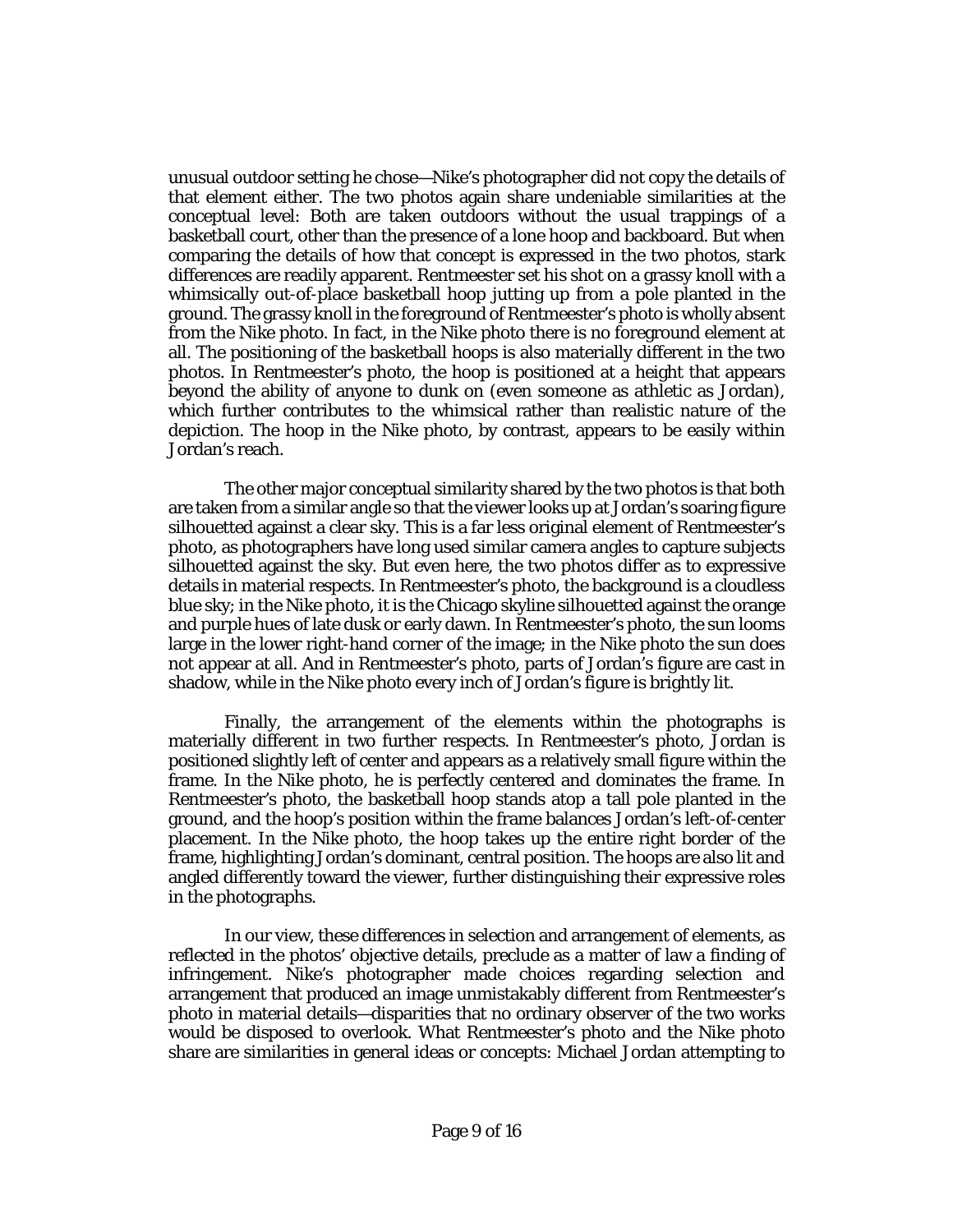dunk in a pose inspired by ballet's *grand jeté*; an outdoor setting stripped of most of the traditional trappings of basketball; a camera angle that captures the subject silhouetted against the sky. Rentmeester cannot claim an exclusive right to ideas or concepts at that level of generality, even in combination. Permitting him to claim such a right would withdraw those ideas or concepts from the "stock of materials" available to other artists, 4 Nimmer on Copyright § 13.03[B][2][a], thereby thwarting copyright's "fundamental objective" of "foster[ing] creativity." *[Warner](http://www.westlaw.com/Link/Document/FullText?findType=Y&serNum=1983148435&pubNum=0000350&originatingDoc=Ifed6ff401bdf11e891a4cc39e61c2da0&refType=RP&fi=co_pp_sp_350_240&originationContext=document&vr=3.0&rs=cblt1.0&transitionType=DocumentItem&contextData=(sc.Search)#co_pp_sp_350_240)  [Bros. Inc. v. American Broadcasting Cos.](http://www.westlaw.com/Link/Document/FullText?findType=Y&serNum=1983148435&pubNum=0000350&originatingDoc=Ifed6ff401bdf11e891a4cc39e61c2da0&refType=RP&fi=co_pp_sp_350_240&originationContext=document&vr=3.0&rs=cblt1.0&transitionType=DocumentItem&contextData=(sc.Search)#co_pp_sp_350_240)*, 720 F.2d 231, 240 (2d Cir. 1983). Copyright promotes the progress of science and the useful arts by "encourag[ing] others to build freely upon the ideas and information conveyed by a work." *[Feist](http://www.westlaw.com/Link/Document/FullText?findType=Y&serNum=1991060551&pubNum=0000708&originatingDoc=Ifed6ff401bdf11e891a4cc39e61c2da0&refType=RP&originationContext=document&vr=3.0&rs=cblt1.0&transitionType=DocumentItem&contextData=(sc.Search))*, [499 U.S. at 349–50.](http://www.westlaw.com/Link/Document/FullText?findType=Y&serNum=1991060551&pubNum=0000708&originatingDoc=Ifed6ff401bdf11e891a4cc39e61c2da0&refType=RP&originationContext=document&vr=3.0&rs=cblt1.0&transitionType=DocumentItem&contextData=(sc.Search)) That is all Nike's photographer did here.

If the Nike photo cannot as a matter of law be found substantially similar to Rentmeester's photo, the same conclusion follows ineluctably with respect to the Jumpman logo. The logo is merely a solid black silhouette of Jordan's figure as it appears in the Nike photo, which, as we have said, differs materially from the way Jordan's figure appears in Rentmeester's photo. Isolating that one element from the Nike photo and rendering it in a stylized fashion make the Jumpman logo even less similar to Rentmeester's photo than the Nike photo itself.[3](#page-9-0)

#### III

Rentmeester makes three additional arguments in support of reversal, none of which we find persuasive.

#### A

First, Rentmeester contends that dismissal at the pleading stage is rarely appropriate in copyright infringement cases and that he should have been allowed to take discovery before the district court assessed substantial similarity. It is true that dismissal of copyright infringement claims occurs more commonly at the summary judgment stage, but dismissal at the pleading stage is by no means unprecedented. *See, e.g.*, *Peters v. West*[, 692 F.3d 629, 631 \(7th Cir. 2012\);](http://www.westlaw.com/Link/Document/FullText?findType=Y&serNum=2028435200&pubNum=0000506&originatingDoc=Ifed6ff401bdf11e891a4cc39e61c2da0&refType=RP&fi=co_pp_sp_506_631&originationContext=document&vr=3.0&rs=cblt1.0&transitionType=DocumentItem&contextData=(sc.Search)#co_pp_sp_506_631) *[Peter](http://www.westlaw.com/Link/Document/FullText?findType=Y&serNum=2021695422&pubNum=0000506&originatingDoc=Ifed6ff401bdf11e891a4cc39e61c2da0&refType=RP&fi=co_pp_sp_506_64&originationContext=document&vr=3.0&rs=cblt1.0&transitionType=DocumentItem&contextData=(sc.Search)#co_pp_sp_506_64)  [F. Gaito Architecture, LLC v. Simone Development Corp.](http://www.westlaw.com/Link/Document/FullText?findType=Y&serNum=2021695422&pubNum=0000506&originatingDoc=Ifed6ff401bdf11e891a4cc39e61c2da0&refType=RP&fi=co_pp_sp_506_64&originationContext=document&vr=3.0&rs=cblt1.0&transitionType=DocumentItem&contextData=(sc.Search)#co_pp_sp_506_64)*, 602 F.3d 57, 64–65 (2d [Cir. 2010\);](http://www.westlaw.com/Link/Document/FullText?findType=Y&serNum=2021695422&pubNum=0000506&originatingDoc=Ifed6ff401bdf11e891a4cc39e61c2da0&refType=RP&fi=co_pp_sp_506_64&originationContext=document&vr=3.0&rs=cblt1.0&transitionType=DocumentItem&contextData=(sc.Search)#co_pp_sp_506_64) *[Christianson v. West Publishing Co.](http://www.westlaw.com/Link/Document/FullText?findType=Y&serNum=1945113981&pubNum=0000350&originatingDoc=Ifed6ff401bdf11e891a4cc39e61c2da0&refType=RP&fi=co_pp_sp_350_203&originationContext=document&vr=3.0&rs=cblt1.0&transitionType=DocumentItem&contextData=(sc.Search)#co_pp_sp_350_203)*, 149 F.2d 202, 203 (9th Cir. 1945). Dismissal is appropriate here because the two photos and the Jumpman logo are properly before us and thus "capable of examination and comparison." *Christianson*[, 149 F.2d at 203.](http://www.westlaw.com/Link/Document/FullText?findType=Y&serNum=1945113981&pubNum=0000350&originatingDoc=Ifed6ff401bdf11e891a4cc39e61c2da0&refType=RP&fi=co_pp_sp_350_203&originationContext=document&vr=3.0&rs=cblt1.0&transitionType=DocumentItem&contextData=(sc.Search)#co_pp_sp_350_203) Nothing disclosed during discovery could alter the fact that the allegedly infringing works are as a matter of law not substantially similar to Rentmeester's photo.

 $\overline{\phantom{a}}$ 

<span id="page-9-0"></span><sup>3</sup> The district court concluded that, because infringement cannot be shown as a matter of law, Rentmeester's claim under the Digital Millennium Copyright Act fails as well. Rentmeester does not challenge that conclusion on appeal, other than to argue that the district court erred in holding that Nike's works are non-infringing.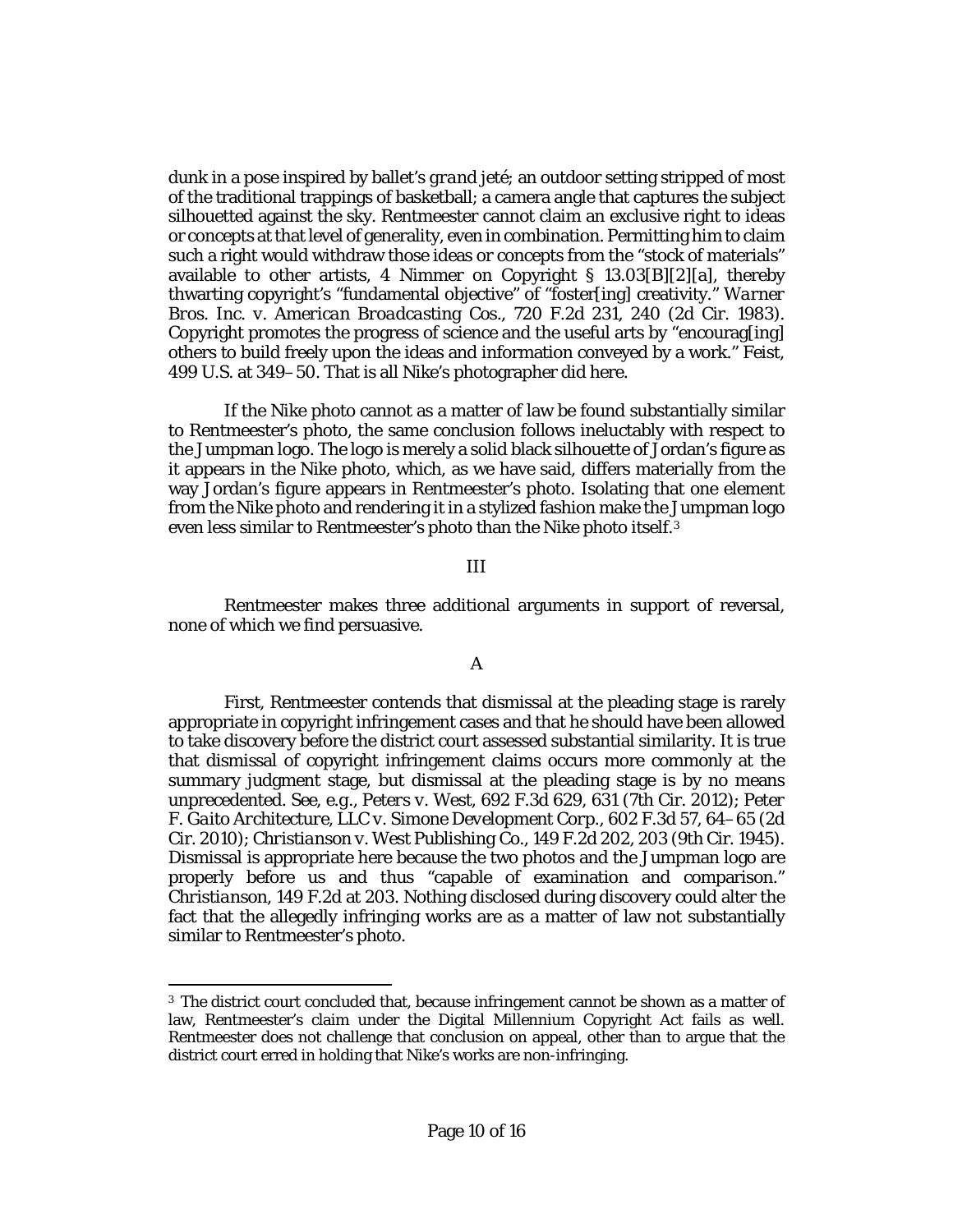This is not a case in which discovery could shed light on any issues that actually matter to the outcome. In some cases, the defendant claims independent creation as a defense and thus denies having had access to the plaintiff's work. In that scenario, disputed factual issues will often require discovery to flesh out. Here, Nike does not contest that it had access to Rentmeester's photo, so that issue is not in dispute.

In other cases, more may need to be known about the range of creative choices available to the plaintiff photographer in order to determine the breadth of protection available to his work. Here, we have accepted as true all of Rentmeester's allegations concerning the creative choices he made in producing his photograph. But even granting his photo the broad protection it deserves, a comparison of the works at issue makes clear that Nike's photographer made creative choices of his own, which resulted in an image and derivative logo not substantially similar to Rentmeester's photo. Nothing disclosed during discovery could strengthen Rentmeester's arguments on this score.

B

Second, Rentmeester asserts that because he has made a strong showing of access, he need make only a lesser showing of substantial similarity. For this proposition he relies on the so-called "inverse ratio rule." Under the inverse ratio rule, we require "a lower standard of proof of substantial similarity when a high degree of access is shown." *[Three Boys Music](http://www.westlaw.com/Link/Document/FullText?findType=Y&serNum=2000304625&pubNum=0000506&originatingDoc=Ifed6ff401bdf11e891a4cc39e61c2da0&refType=RP&fi=co_pp_sp_506_485&originationContext=document&vr=3.0&rs=cblt1.0&transitionType=DocumentItem&contextData=(sc.Search)#co_pp_sp_506_485)*, 212 F.3d at 485 (internal quotation marks omitted). That rule does not help Rentmeester because it assists only in proving copying, not in proving unlawful appropriation, the only element at issue in this case. *See* Jane C. Ginsburg & Robert A. Gorman, Copyright Law 133–34  $(2012)$ ; 4 Nimmer on Copyright § 13.03 $[C]$ , [D]; 3 William F. Patry, Patry on [Copyright § 9:91 \(2017\).](http://www.westlaw.com/Link/Document/FullText?findType=Y&serNum=0329605352&pubNum=0196399&originatingDoc=Ifed6ff401bdf11e891a4cc39e61c2da0&refType=TS&originationContext=document&vr=3.0&rs=cblt1.0&transitionType=DocumentItem&contextData=(sc.Search))

Recall from our earlier discussion that a plaintiff who lacks direct evidence of copying can attempt to prove that fact circumstantially by showing that the defendant had access to the plaintiff's work and that the two works share similarities probative of copying. *See Baxter*[, 812 F.2d at 423;](http://www.westlaw.com/Link/Document/FullText?findType=Y&serNum=1987028696&pubNum=0000350&originatingDoc=Ifed6ff401bdf11e891a4cc39e61c2da0&refType=RP&fi=co_pp_sp_350_423&originationContext=document&vr=3.0&rs=cblt1.0&transitionType=DocumentItem&contextData=(sc.Search)#co_pp_sp_350_423) 4 Nimmer on Copyright § 13.01[B]. The inverse ratio rule provides that the stronger the evidence of access, the less compelling the similarities between the two works need be in order to give rise to an inference of copying. On the flip side, the more compelling the similarities supporting an inference of copying, the less compelling the evidence of access need be. Indeed, if the similarities are "striking" enough—that is, highly unlikely to have been the product of independent creation—such similarities can be sufficient on their own to establish that the defendant must have had access to the plaintiff's work. *See [Ty, Inc. v. GMA Accessories, Inc.](http://www.westlaw.com/Link/Document/FullText?findType=Y&serNum=1997249699&pubNum=0000506&originatingDoc=Ifed6ff401bdf11e891a4cc39e61c2da0&refType=RP&fi=co_pp_sp_506_1170&originationContext=document&vr=3.0&rs=cblt1.0&transitionType=DocumentItem&contextData=(sc.Search)#co_pp_sp_506_1170)*, 132 F.3d [1167, 1170 \(7th Cir. 1997\);](http://www.westlaw.com/Link/Document/FullText?findType=Y&serNum=1997249699&pubNum=0000506&originatingDoc=Ifed6ff401bdf11e891a4cc39e61c2da0&refType=RP&fi=co_pp_sp_506_1170&originationContext=document&vr=3.0&rs=cblt1.0&transitionType=DocumentItem&contextData=(sc.Search)#co_pp_sp_506_1170) *Baxter*[, 812 F.2d at 423–24 & n.2.](http://www.westlaw.com/Link/Document/FullText?findType=Y&serNum=1987028696&pubNum=0000350&originatingDoc=Ifed6ff401bdf11e891a4cc39e61c2da0&refType=RP&fi=co_pp_sp_350_423&originationContext=document&vr=3.0&rs=cblt1.0&transitionType=DocumentItem&contextData=(sc.Search)#co_pp_sp_350_423) That was the case in *[Feist](http://www.westlaw.com/Link/Document/FullText?findType=Y&serNum=1991060551&pubNum=0000780&originatingDoc=Ifed6ff401bdf11e891a4cc39e61c2da0&refType=RP&originationContext=document&vr=3.0&rs=cblt1.0&transitionType=DocumentItem&contextData=(sc.Search))*, for example, where the plaintiff planted fictitious entries in its white pages directory precisely to detect copying and those same fictitious entries appeared in the defendant's competing directory. [499 U.S. at 344.](http://www.westlaw.com/Link/Document/FullText?findType=Y&serNum=1991060551&pubNum=0000708&originatingDoc=Ifed6ff401bdf11e891a4cc39e61c2da0&refType=RP&originationContext=document&vr=3.0&rs=cblt1.0&transitionType=DocumentItem&contextData=(sc.Search))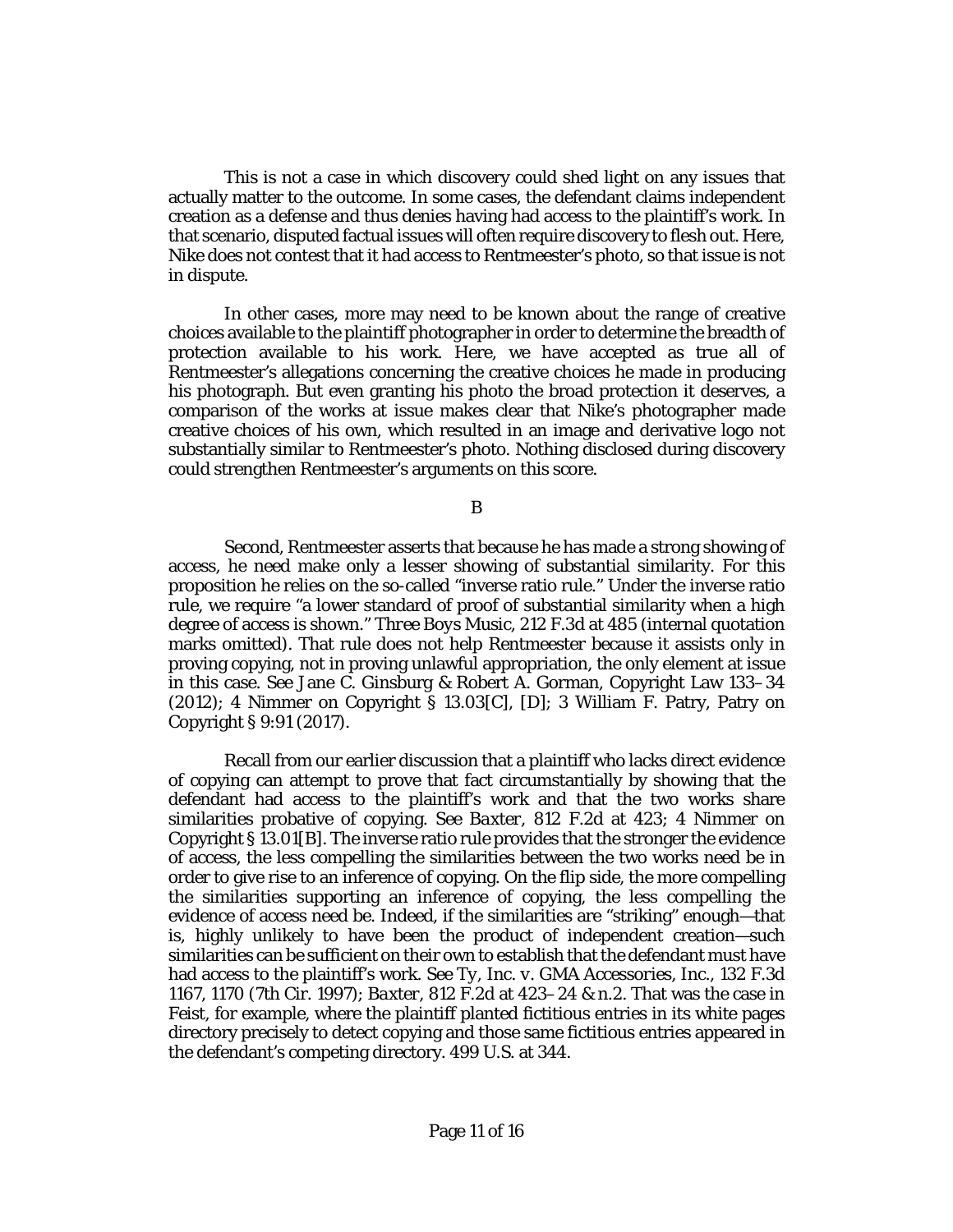But again, after proving that the defendant's work is the product of copying rather than independent creation, the plaintiff must still show copying of protected expression that amounts to unlawful appropriation. *Peters*[, 692 F.3d at 635.](http://www.westlaw.com/Link/Document/FullText?findType=Y&serNum=2028435200&pubNum=0000506&originatingDoc=Ifed6ff401bdf11e891a4cc39e61c2da0&refType=RP&fi=co_pp_sp_506_635&originationContext=document&vr=3.0&rs=cblt1.0&transitionType=DocumentItem&contextData=(sc.Search)#co_pp_sp_506_635) The showing of substantial similarity necessary to prove unlawful appropriation does not vary with the degree of access the plaintiff has shown. *[Id.](http://www.westlaw.com/Link/Document/FullText?findType=Y&serNum=2028435200&pubNum=0000506&originatingDoc=Ifed6ff401bdf11e891a4cc39e61c2da0&refType=RP&originationContext=document&vr=3.0&rs=cblt1.0&transitionType=DocumentItem&contextData=(sc.Search))*; *[Positive Black Talk](http://www.westlaw.com/Link/Document/FullText?findType=Y&serNum=2005789330&pubNum=0000506&originatingDoc=Ifed6ff401bdf11e891a4cc39e61c2da0&refType=RP&fi=co_pp_sp_506_372&originationContext=document&vr=3.0&rs=cblt1.0&transitionType=DocumentItem&contextData=(sc.Search)#co_pp_sp_506_372)  Inc. v. Cash Money Records Inc.*[, 394 F.3d 357, 372 n.11 \(5th Cir. 2004\);](http://www.westlaw.com/Link/Document/FullText?findType=Y&serNum=2005789330&pubNum=0000506&originatingDoc=Ifed6ff401bdf11e891a4cc39e61c2da0&refType=RP&fi=co_pp_sp_506_372&originationContext=document&vr=3.0&rs=cblt1.0&transitionType=DocumentItem&contextData=(sc.Search)#co_pp_sp_506_372) [3 Patry](http://www.westlaw.com/Link/Document/FullText?findType=Y&serNum=0329605352&pubNum=0196399&originatingDoc=Ifed6ff401bdf11e891a4cc39e61c2da0&refType=TS&originationContext=document&vr=3.0&rs=cblt1.0&transitionType=DocumentItem&contextData=(sc.Search))  [on Copyright § 9:91.](http://www.westlaw.com/Link/Document/FullText?findType=Y&serNum=0329605352&pubNum=0196399&originatingDoc=Ifed6ff401bdf11e891a4cc39e61c2da0&refType=TS&originationContext=document&vr=3.0&rs=cblt1.0&transitionType=DocumentItem&contextData=(sc.Search)) The substantial similarity standard represents copyright law's attempt "to strike a delicate balance between the protection to which authors are entitled under an act of Congress and the freedom that exists for all others to create their works outside the area protected against infringement." *[Warner Bros.](http://www.westlaw.com/Link/Document/FullText?findType=Y&serNum=1983148435&pubNum=0000350&originatingDoc=Ifed6ff401bdf11e891a4cc39e61c2da0&refType=RP&fi=co_pp_sp_350_245&originationContext=document&vr=3.0&rs=cblt1.0&transitionType=DocumentItem&contextData=(sc.Search)#co_pp_sp_350_245)*, 720 [F.2d at 245.](http://www.westlaw.com/Link/Document/FullText?findType=Y&serNum=1983148435&pubNum=0000350&originatingDoc=Ifed6ff401bdf11e891a4cc39e61c2da0&refType=RP&fi=co_pp_sp_350_245&originationContext=document&vr=3.0&rs=cblt1.0&transitionType=DocumentItem&contextData=(sc.Search)#co_pp_sp_350_245) That balance does not shift depending on how strong the plaintiff's proof of access may be.

The inverse ratio rule thus assists Rentmeester on the issue of copying, but that component of his claim is not contested in this appeal. The only issue relevant here is whether Nike engaged in unlawful appropriation by copying more of Rentmeester's protected expression than copyright law allows. The inverse ratio rule has no bearing on that determination.

C

Finally, Rentmeester contends that the district court should have granted him leave to amend his complaint, rather than dismissing the action with prejudice. The district court did not abuse its discretion in dismissing Rentmeester's suit with prejudice because amending the complaint would have been futile. Rentmeester's photo and the allegedly infringing works are as a matter of law not substantially similar. None of the new allegations Rentmeester proposed to add would have changed that dispositive fact.

### **AFFIRMED.**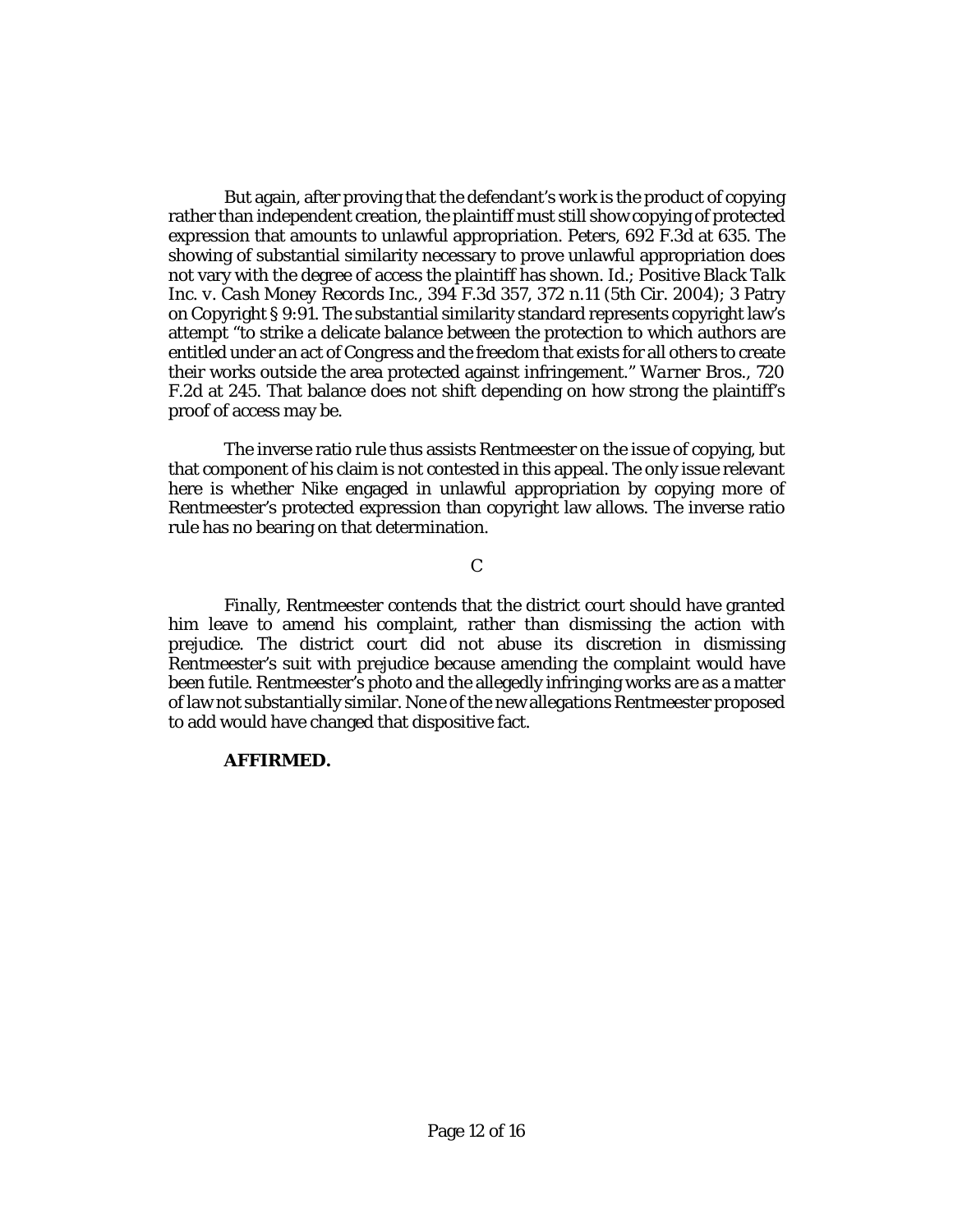# **Appendix**



Nike's Jumpman logo

Page 13 of 16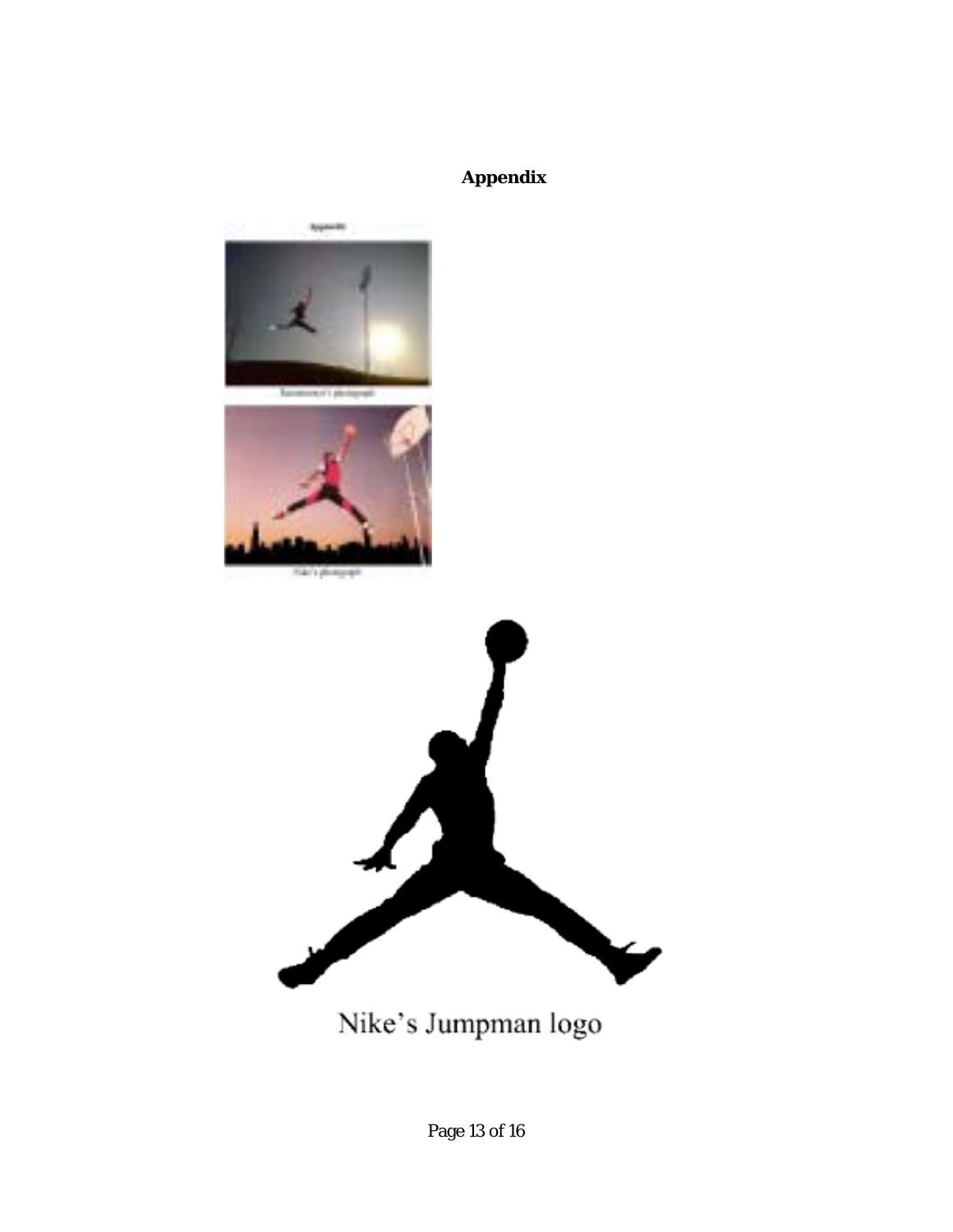[OWENS,](http://www.westlaw.com/Link/Document/FullText?findType=h&pubNum=176284&cite=0483904801&originatingDoc=Ifed6ff401bdf11e891a4cc39e61c2da0&refType=RQ&originationContext=document&vr=3.0&rs=cblt1.0&transitionType=DocumentItem&contextData=(sc.Search)) Circuit Judge, concurring in part and dissenting in part:

I agree with most of the majority's analysis, and with its holding that Rentmeester cannot prevail on his Jumpman logo copyright infringement claim. However, I respectfully disagree with the majority's conclusion as to the Nike photo.

After correctly (1) setting out the law of copyright as applied to photographs, and (2) recognizing that Rentmeester's photo is entitled to "broad" copyright protection, the majority then dissects why, in its view, the Rentmeester and Nike photos are, as a matter of law, not substantially similar. This section of the majority reads like a compelling motion for summary judgment or closing argument to a jury, and it may be correct at the end of the day. Yet such questions of substantial similarity are inherently factual, and should not have been made at this stage of the game.

Where no discovery has taken place, we should not say that, as a matter of law, the Nike photo could never be substantially similar to the Rentmeester photo. This is an inherently factual question which is often reserved for the jury, and rarely for a court to decide at the motion to dismiss stage. *See, e.g.*, *[L.A. Printex](http://www.westlaw.com/Link/Document/FullText?findType=Y&serNum=2027459957&pubNum=0000506&originatingDoc=Ifed6ff401bdf11e891a4cc39e61c2da0&refType=RP&fi=co_pp_sp_506_848&originationContext=document&vr=3.0&rs=cblt1.0&transitionType=DocumentItem&contextData=(sc.Search)#co_pp_sp_506_848)  Indus., Inc. v. Aeropostale, Inc.*[, 676 F.3d 841, 848 \(9th Cir. 2012\)](http://www.westlaw.com/Link/Document/FullText?findType=Y&serNum=2027459957&pubNum=0000506&originatingDoc=Ifed6ff401bdf11e891a4cc39e61c2da0&refType=RP&fi=co_pp_sp_506_848&originationContext=document&vr=3.0&rs=cblt1.0&transitionType=DocumentItem&contextData=(sc.Search)#co_pp_sp_506_848) ("Summary judgment is 'not highly favored' on questions of substantial similarity in copyright cases." (citation omitted) ); *[Sturdza v. United Arab Emirates](http://www.westlaw.com/Link/Document/FullText?findType=Y&serNum=2002142954&pubNum=0000506&originatingDoc=Ifed6ff401bdf11e891a4cc39e61c2da0&refType=RP&fi=co_pp_sp_506_1296&originationContext=document&vr=3.0&rs=cblt1.0&transitionType=DocumentItem&contextData=(sc.Search)#co_pp_sp_506_1296)*, 281 F.3d 1287, 1296 [\(D.C. Cir. 2002\)](http://www.westlaw.com/Link/Document/FullText?findType=Y&serNum=2002142954&pubNum=0000506&originatingDoc=Ifed6ff401bdf11e891a4cc39e61c2da0&refType=RP&fi=co_pp_sp_506_1296&originationContext=document&vr=3.0&rs=cblt1.0&transitionType=DocumentItem&contextData=(sc.Search)#co_pp_sp_506_1296) ("Because substantial similarity is customarily an extremely close question of fact, summary judgment has traditionally been frowned upon in copyright litigation." (citation and alteration omitted) ); *[Leigh v. Warner Bros.,](http://www.westlaw.com/Link/Document/FullText?findType=Y&serNum=2000361878&pubNum=0000506&originatingDoc=Ifed6ff401bdf11e891a4cc39e61c2da0&refType=RP&fi=co_pp_sp_506_1213&originationContext=document&vr=3.0&rs=cblt1.0&transitionType=DocumentItem&contextData=(sc.Search)#co_pp_sp_506_1213)  Inc.*[, 212 F.3d 1210, 1213 \(11th Cir. 2000\)](http://www.westlaw.com/Link/Document/FullText?findType=Y&serNum=2000361878&pubNum=0000506&originatingDoc=Ifed6ff401bdf11e891a4cc39e61c2da0&refType=RP&fi=co_pp_sp_506_1213&originationContext=document&vr=3.0&rs=cblt1.0&transitionType=DocumentItem&contextData=(sc.Search)#co_pp_sp_506_1213) ("Copyright infringement is generally a question of fact for the jury to decide ... and the court erred in holding as a matter of law that no reasonable jury could find that the Warner Brothers promotional single-frame images were substantially similar to the aspects of [the photographer's] work protected by copyright.").

"Although it may be easy to identify differences between" the two photos, the Nike photo also has "much in common" with the broadly protected Rentmeester photo. *Leigh*[, 212 F.3d at 1216](http://www.westlaw.com/Link/Document/FullText?findType=Y&serNum=2000361878&pubNum=0000506&originatingDoc=Ifed6ff401bdf11e891a4cc39e61c2da0&refType=RP&fi=co_pp_sp_506_1216&originationContext=document&vr=3.0&rs=cblt1.0&transitionType=DocumentItem&contextData=(sc.Search)#co_pp_sp_506_1216) (reversing summary judgment for defendant with respect to its alleged infringement of a photograph notwithstanding "undeniably[ ] significant differences between the pictures"). For example, in addition to the similarity of both photos capturing Michael Jordan doing a grand-jeté pose while holding a basketball, both photos are taken from a similar angle, have a silhouette aspect of Jordan against a contrasting solid background, and contain an outdoor setting with no indication of basketball apart from an isolated hoop and backboard.

I cannot say that no reasonable jury could find in favor of Rentmeester regarding the Nike photo, so I would hesitate in granting summary judgment. Here, the majority did not permit the case even to go that far. Rather, it substituted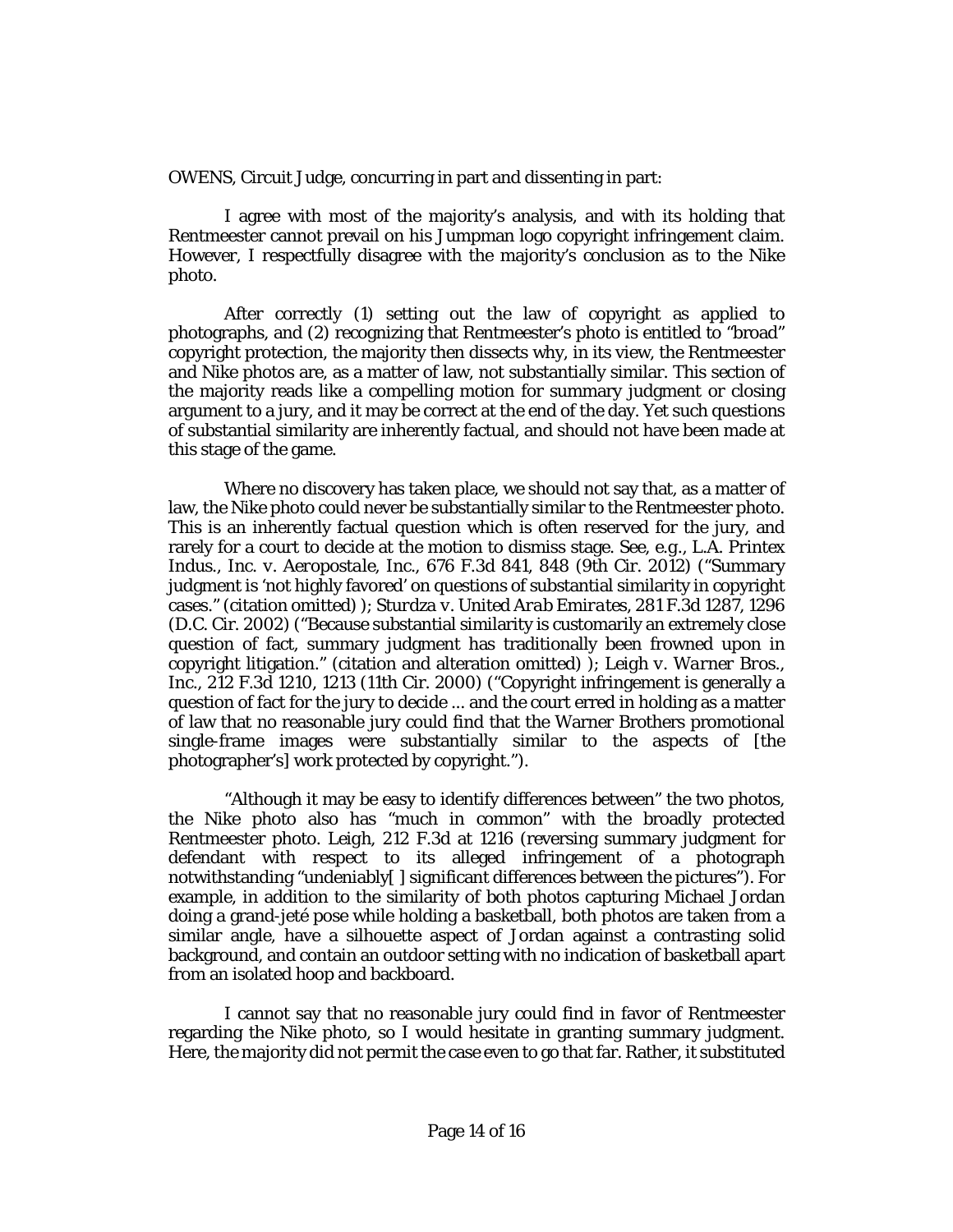its own judgment—with no factual record development by the parties—as to why the photos are not substantially similar.

While I disagree with the majority's ruling as to the Nike photo, I agree with its holding as to the Jumpman logo. The only element of the Rentmeester photo which Nike possibly could have copied to create the Jumpman logo is the outline of Jordan doing a grand-jeté pose while holding a basketball. As the cases that the majority cites make clear, the outline of a pose isolated from a photograph enjoys, at best, "thin" copyright protection. A grand-jeté dunking pose cannot receive the broad protection that Rentmeester claims, even if Rentmeester encouraged Jordan to strike it. The pose is ultimately no different from the Vulcan salute of Spock, the double thumbs up of Arthur Fonzarelli, or John Travolta's iconic Saturday Night Fever dance pose. *See, e.g.*, *[Harney v. Sony Pictures Television, Inc.](http://www.westlaw.com/Link/Document/FullText?findType=Y&serNum=2029581125&pubNum=0000506&originatingDoc=Ifed6ff401bdf11e891a4cc39e61c2da0&refType=RP&fi=co_pp_sp_506_187&originationContext=document&vr=3.0&rs=cblt1.0&transitionType=DocumentItem&contextData=(sc.Search)#co_pp_sp_506_187)*, 704 F.3d 173, [187 \(1st Cir. 2013\)](http://www.westlaw.com/Link/Document/FullText?findType=Y&serNum=2029581125&pubNum=0000506&originatingDoc=Ifed6ff401bdf11e891a4cc39e61c2da0&refType=RP&fi=co_pp_sp_506_187&originationContext=document&vr=3.0&rs=cblt1.0&transitionType=DocumentItem&contextData=(sc.Search)#co_pp_sp_506_187) (holding that piggyback pose in photograph was unprotected element); *[Mattel, Inc. v. Azrak–Hamway Int'l, Inc.](http://www.westlaw.com/Link/Document/FullText?findType=Y&serNum=1984101450&pubNum=0000350&originatingDoc=Ifed6ff401bdf11e891a4cc39e61c2da0&refType=RP&fi=co_pp_sp_350_360&originationContext=document&vr=3.0&rs=cblt1.0&transitionType=DocumentItem&contextData=(sc.Search)#co_pp_sp_350_360)*, 724 F.2d 357, 360 (2d Cir. [1983\)](http://www.westlaw.com/Link/Document/FullText?findType=Y&serNum=1984101450&pubNum=0000350&originatingDoc=Ifed6ff401bdf11e891a4cc39e61c2da0&refType=RP&fi=co_pp_sp_350_360&originationContext=document&vr=3.0&rs=cblt1.0&transitionType=DocumentItem&contextData=(sc.Search)#co_pp_sp_350_360) (per curiam) (holding that figurine's "traditional fighting pose" was unprotected element); *[Reece v. Island Treasures Art Gallery, Inc.](http://www.westlaw.com/Link/Document/FullText?findType=Y&serNum=2010991985&pubNum=0004637&originatingDoc=Ifed6ff401bdf11e891a4cc39e61c2da0&refType=RP&fi=co_pp_sp_4637_1206&originationContext=document&vr=3.0&rs=cblt1.0&transitionType=DocumentItem&contextData=(sc.Search)#co_pp_sp_4637_1206)*, 468 F. Supp. [2d 1197, 1206–07 \(D. Haw. 2006\)](http://www.westlaw.com/Link/Document/FullText?findType=Y&serNum=2010991985&pubNum=0004637&originatingDoc=Ifed6ff401bdf11e891a4cc39e61c2da0&refType=RP&fi=co_pp_sp_4637_1206&originationContext=document&vr=3.0&rs=cblt1.0&transitionType=DocumentItem&contextData=(sc.Search)#co_pp_sp_4637_1206) (holding that hula pose in photograph was unprotected element); *cf. [Bikram's Yoga College of India, L.P. v. Evolation Yoga,](http://www.westlaw.com/Link/Document/FullText?findType=Y&serNum=2037334947&pubNum=0000506&originatingDoc=Ifed6ff401bdf11e891a4cc39e61c2da0&refType=RP&fi=co_pp_sp_506_1036&originationContext=document&vr=3.0&rs=cblt1.0&transitionType=DocumentItem&contextData=(sc.Search)#co_pp_sp_506_1036)  LLC*[, 803 F.3d 1032, 1036–44 \(9th Cir. 2015\)](http://www.westlaw.com/Link/Document/FullText?findType=Y&serNum=2037334947&pubNum=0000506&originatingDoc=Ifed6ff401bdf11e891a4cc39e61c2da0&refType=RP&fi=co_pp_sp_506_1036&originationContext=document&vr=3.0&rs=cblt1.0&transitionType=DocumentItem&contextData=(sc.Search)#co_pp_sp_506_1036) (holding that yoga sequence fell outside of copyright protection).

All of these poses can exist independently of the photographer taking them. It does not matter that Rentmeester told Jordan to pose that way—standing alone, a photograph of a mannequin or marionette in that same pose would receive the same thin protection. *Cf. Folkens v. Wyland Worldwide, LLC*[, 882 F.3d 768, 774-](http://www.westlaw.com/Link/Document/FullText?findType=Y&serNum=2043808072&pubNum=0000506&originatingDoc=Ifed6ff401bdf11e891a4cc39e61c2da0&refType=RP&fi=co_pp_sp_506_774&originationContext=document&vr=3.0&rs=cblt1.0&transitionType=DocumentItem&contextData=(sc.Search)#co_pp_sp_506_774) 76 [\(9th Cir. Feb. 13, 2018\)](http://www.westlaw.com/Link/Document/FullText?findType=Y&serNum=2043808072&pubNum=0000506&originatingDoc=Ifed6ff401bdf11e891a4cc39e61c2da0&refType=RP&fi=co_pp_sp_506_774&originationContext=document&vr=3.0&rs=cblt1.0&transitionType=DocumentItem&contextData=(sc.Search)#co_pp_sp_506_774) (holding that two dolphins crossing each other was an unprotected element because that pose can be found in nature and it was irrelevant that the dolphins were posed by animal trainers). Indeed, Rentmeester cannot cite any cases to suggest that Jordan's pose, in isolation, enjoys anything more than the thinnest of copyright protection. To hold otherwise would mean that a photographer would own a broad copyright over photos of human movements, including facial expressions. I cannot find any authority in our cases or the relevant copyright statutes that would permit such a radical change in our intellectual property laws. *Cf. id.* [at 775](http://www.westlaw.com/Link/Document/FullText?findType=Y&serNum=2043808072&pubNum=0000999&originatingDoc=Ifed6ff401bdf11e891a4cc39e61c2da0&refType=RP&originationContext=document&vr=3.0&rs=cblt1.0&transitionType=DocumentItem&contextData=(sc.Search)) (reaffirming that "ideas, 'first expressed in nature, are the common heritage of humankind, and no artist may use copyright law to prevent others from depicting them' ") (quoting *[Satava v. Lowry](http://www.westlaw.com/Link/Document/FullText?findType=Y&serNum=2003233155&pubNum=0000506&originatingDoc=Ifed6ff401bdf11e891a4cc39e61c2da0&refType=RP&fi=co_pp_sp_506_813&originationContext=document&vr=3.0&rs=cblt1.0&transitionType=DocumentItem&contextData=(sc.Search)#co_pp_sp_506_813)*, 323 F.3d 805, [813 \(9th Cir. 2003\)\)](http://www.westlaw.com/Link/Document/FullText?findType=Y&serNum=2003233155&pubNum=0000506&originatingDoc=Ifed6ff401bdf11e891a4cc39e61c2da0&refType=RP&fi=co_pp_sp_506_813&originationContext=document&vr=3.0&rs=cblt1.0&transitionType=DocumentItem&contextData=(sc.Search)#co_pp_sp_506_813).

At this stage of the litigation, we assume that (1) Nike traced the Jumpman logo directly from the Nike photo, and (2) that Nike based its photo on the Rentmeester photo. Even assuming all of this to be true, the Jumpman logo is not "virtually identical" to the image of Jordan in the Rentmeester photo. *[Mattel, Inc.](http://www.westlaw.com/Link/Document/FullText?findType=Y&serNum=2022583077&pubNum=0000506&originatingDoc=Ifed6ff401bdf11e891a4cc39e61c2da0&refType=RP&fi=co_pp_sp_506_914&originationContext=document&vr=3.0&rs=cblt1.0&transitionType=DocumentItem&contextData=(sc.Search)#co_pp_sp_506_914)  v. MGA Entm't, Inc.*[, 616 F.3d 904, 914 \(9th Cir. 2010\).](http://www.westlaw.com/Link/Document/FullText?findType=Y&serNum=2022583077&pubNum=0000506&originatingDoc=Ifed6ff401bdf11e891a4cc39e61c2da0&refType=RP&fi=co_pp_sp_506_914&originationContext=document&vr=3.0&rs=cblt1.0&transitionType=DocumentItem&contextData=(sc.Search)#co_pp_sp_506_914) For example, there are differences in the angles of Jordan's arms and legs, and the Jumpman logo is a black silhouette. And without being virtually identical, the Jumpman logo—the